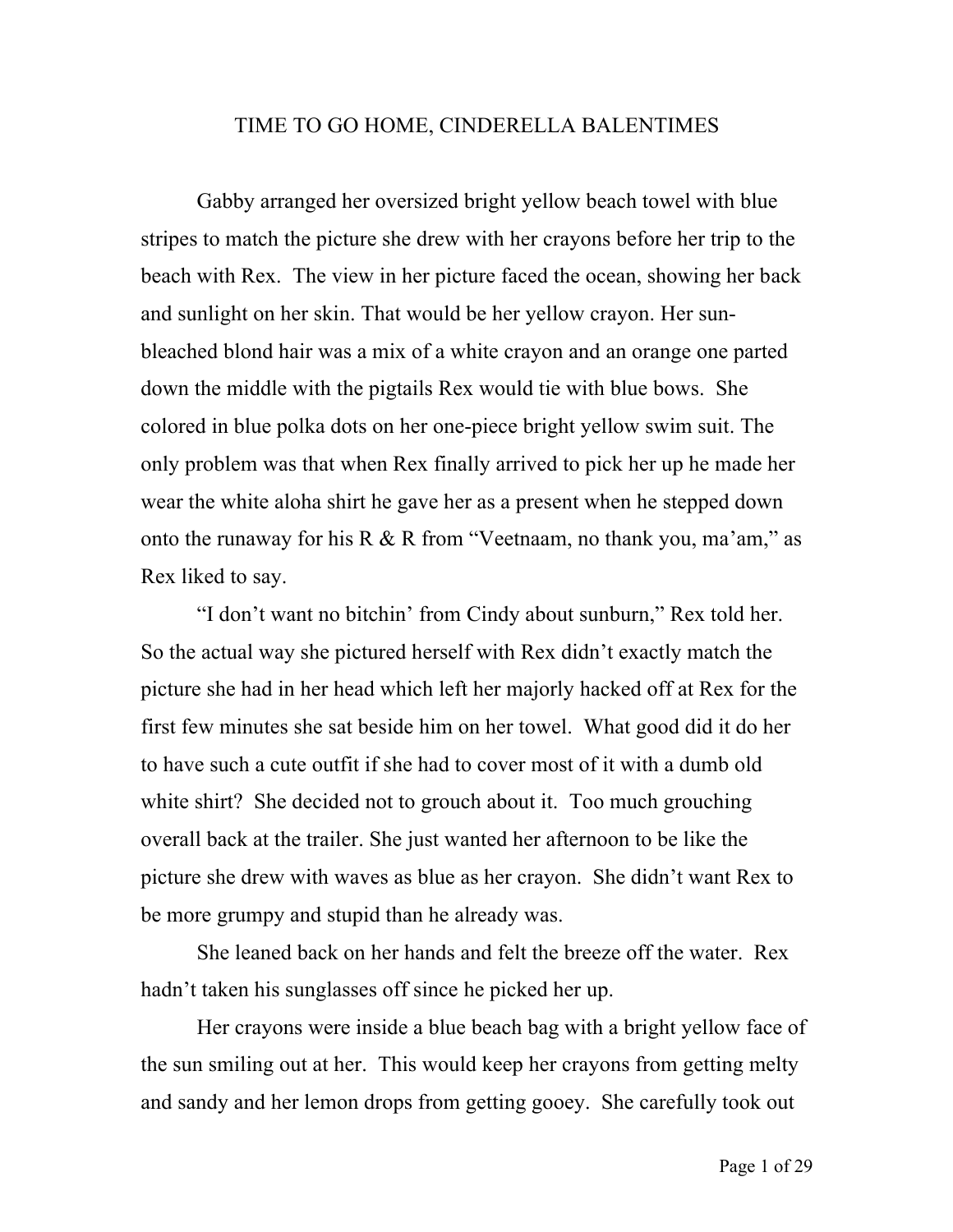the brown paper sack of balentimes, as she pronounced the word, and set them by her right hip. From time to time, she touched the bag to help her picture the balentimes she and Rex bought to give to the other kids in her grade school class back in Kansas City. She didn't know what excited her most: being with Rex again all by herself, or thinking about the grinning faces of her friends in Kansas City when they opened their balentimes and found a lollypop taped to the back of them. Also, Rex and her mother, Cindy, and Cindy's boyfriend, Pete, were going to have pizza and ice cream for supper when Cindy got back from visiting her friend, Lily, who lived further down the beach and worked with Cindy at a thrift store. Cindy visited Lily almost every day during Rex's R & R.

It sure was going to be a swvellvish day. "Swvellvish," was a Pete word that Cindy taught her and she kept it in her brain because Pete thought it up.

They were staying at Pete's trailer outside San Diego although it really wasn't really Pete's trailer. It was his old aunt's trailer. "Old Aunt Charlie Horse" he called her because she gimped. Old Aunt Charlie Horse let Pete stay there during his time off from his job at the merchant marine. Pete let Cindy use it during Rex's R & R. He got himself a motel room down the street. That sure was nice of him, Cindy said. Pete was Rex's old high school buddy. Pete didn't get drafted like Rex did. He traveled to California to join the merchant marine. Rex only had two days of  $R \& R$  left. Then he would be gone again for quite a while. Maybe six more months.

What none of them told Gabby was that Rex was not really on R & R. His tour in Vietnam was over and he had been mailed his honorable discharge two months earlier. The R  $\&$  R story was agreed to by Cindy, Rex and Pete, to keep her from knowing that Cindy had moved to San Diego to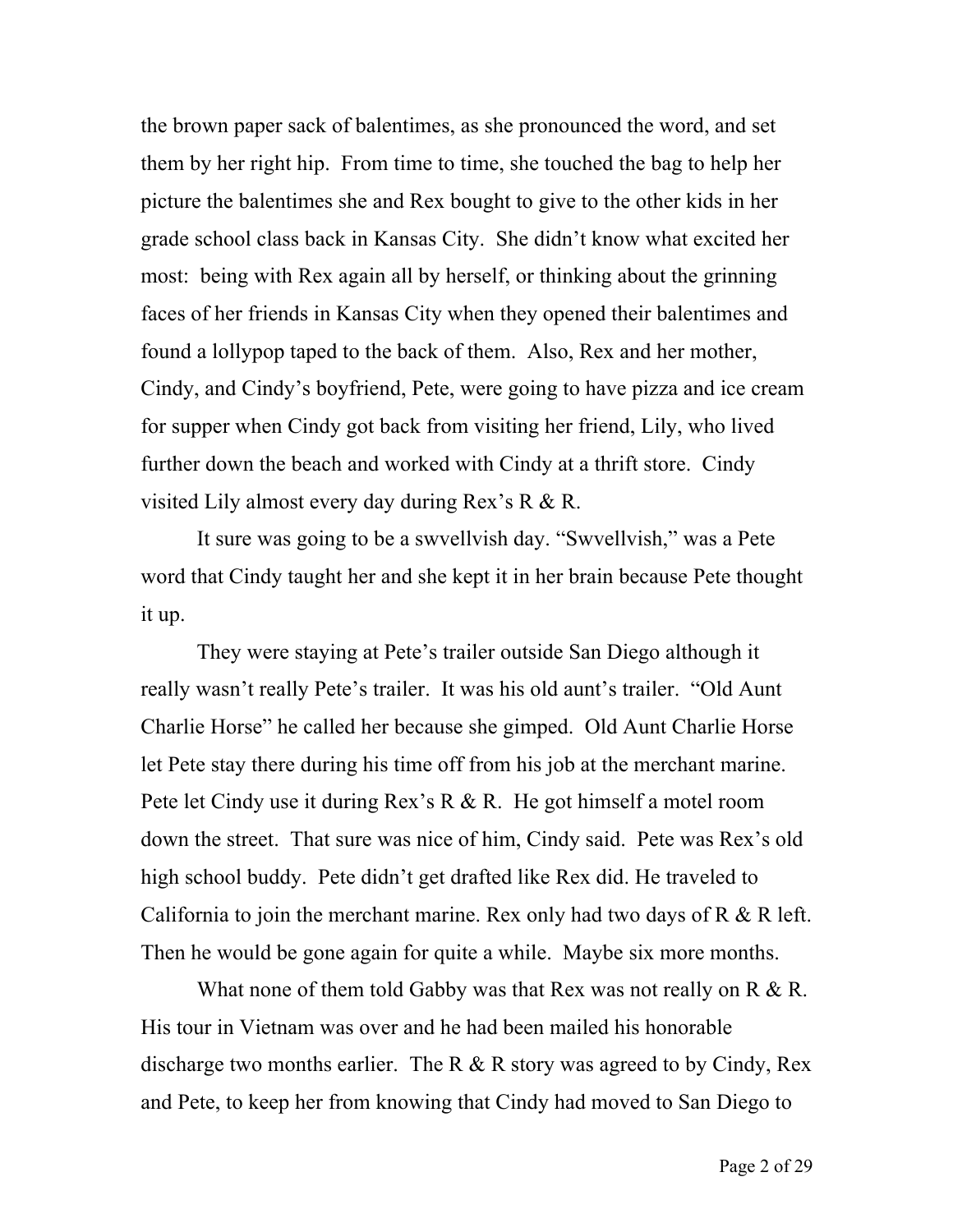be with Pete a few months after Rex shipped out to Vietnam. They thought she was too young to know. Rex didn't like it but he finally agreed to keep the peace. He was finished with Cindy anyway for carrying on with Pete. He discovered they hooked up after he left for advanced infantry training. He didn't want to start a ruckus. The two had argued for months about Rex wanting to go to Canada to avoid the draft. They argued about it too long. In the meantime Rex was drafted and they came for him. Cindy soon filed papers for divorce. They were in between.

"No need to pout, Cinderella," Rex kept telling her as he sat beside her on the beach. "You and I will be together again one of these days."

"Why do you call me, Cinderella, Rex?"

"After Cindy, I 'spose. You're a spittin' image."

That made Gabby feel a bit better about Rex leaving in two days. She reached into her bag and unwrapped a lemon drop. It tasted just fine. It filled her mouth with a clean, clear lemon taste.

"Yup," she said. "And Cindy will always be my mommy and you will always be my daddy. Right?"

"Right."

Rex never said too much except in an answer to a question. He didn't laugh very much either. He sat still with tight lips. Especially after he was sent to Vietnam. That was one day Gabby would always remember. Cindy cried and cried. That day Cindy was wearing her long hippy dress and leather sandals and beads and her hair washed and brushed long and hanging down her back and over her shoulders.

Gabby knew she was going to cry on the way to the airport in a couple of days when Rex had to go back. She just knew she would. "Try not to,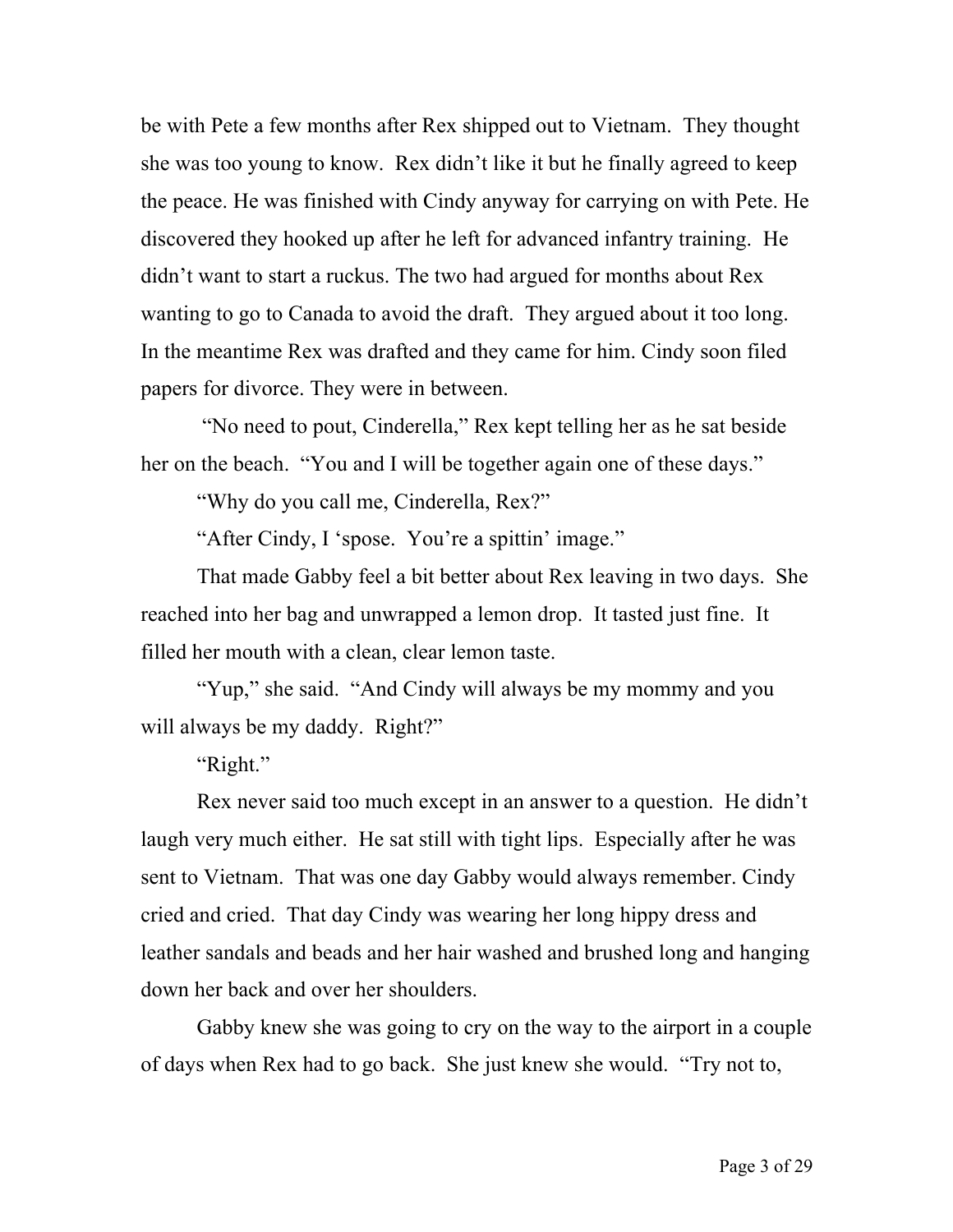dammit, Gabby," Cindy told her. But Gabby probably would not be able to stop herself from bawling about Rex having to leave.

Gabby had the whole day planned. In the bag she had also packed Scotch Tape for the lollypops, a ballpoint pen and white envelopes to address to the kids waiting back there at her crappy brick school in Kansas City. She had not yet been told about Cindy's plan to stay in San Diego and live with Pete in the trailer. She would tell Gabby after Rex left. Gabby didn't like her school in Kansas City anyway. She complained about the grime under the toilet rims, pukey and splattered walls and peewee on the floor. She grinned when she pictured how her friends would be so happy and jumping around, getting their balemtimes. A balentime from Gabriel Michelle and a lollypop. That was the only good part to look forward to.

"Howdy Doody Dandy," Pete laughed at hearing about the lollypops. "But kiddo, don't tape on the lollipops until you get back to KC lest they melt." Gabby's goal was to write the names of her classmates on both the white envelope and on the back of the ballentimes. Maybe add a little note on the back of some of them.

Here's what she would do. Line them up from A to Z. *No, stop that right now*, she thought, because that would leave out Juliet, her favorite, her hugs and nice kisses on her cheek first thing when she walked into the school every morning. She held her hand when they skipped to the playground and lined up for lunch. Juliet would be the first balemtime she would write on and she would get a grape lollypop. And what about her boyfriend, Rickie? He smelled good. His breath was not garbagey like Toby's who was always breathing his bad breath into her nosal. "Nosal" was another Pete word. It was strange to be in the trailer, sleeping on the couch, with Pete and Cindy in the bed at the other end of the trailing. But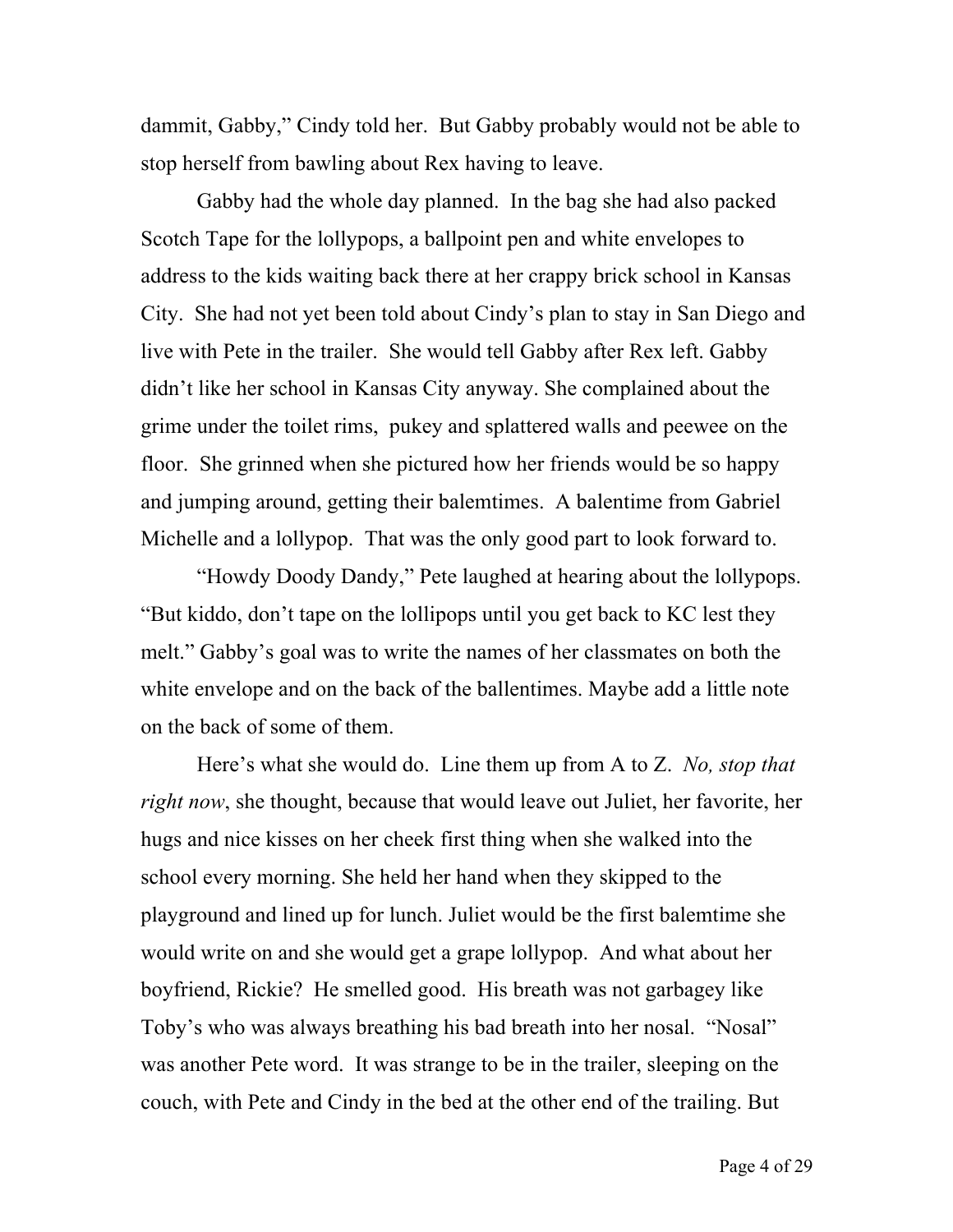Pete was fun and made she and Cindy laugh a lot.

Such a big job, to line up her balemtimes and get them in the right envelopes.

"Rex?" she asked.

"What?"

Now, since the war, Rex was hard to pull an answer from, Cindy told her. He sat on his towel beside her on the beach. His large sunglasses pretty much hid his face. He had muscled arms and a bulge in his crotch. Gabby noticed it. Strong black hair on his head.

Cindy said often, "Rex sure has a full head of hair. That's one good point."

Pete wore a crewcut. She could see the skin on the top of his head through his hair.

"Rex, it's about my balemtimes. I have fourteen balentimes. I want to give each friend of mine a balentime and a lollypop. One left over for me. I don't know how I should do them. Who first, who last?" Gabby pursed her lips. She said, "Actually, I'd like to give Rickie two lollypops and Harriet none. What's your take on it."

"There's no such thing as first or last. Five O, Five O, is my take on it. If it were me, I'd be sure to give Harriet a lollypop. You don't want anyone to go bare."

Gabby thought long about it.

"Okay. Yup. Now I will begin to write my name on my balentimes. I will just pick them out of my sack and think of the face of the kid that I want to give a balemtime to."

"Sounds like a good plan of action to me, Gabby," Rex said.

"Rex, how come you don't talk much anymore or tickle me."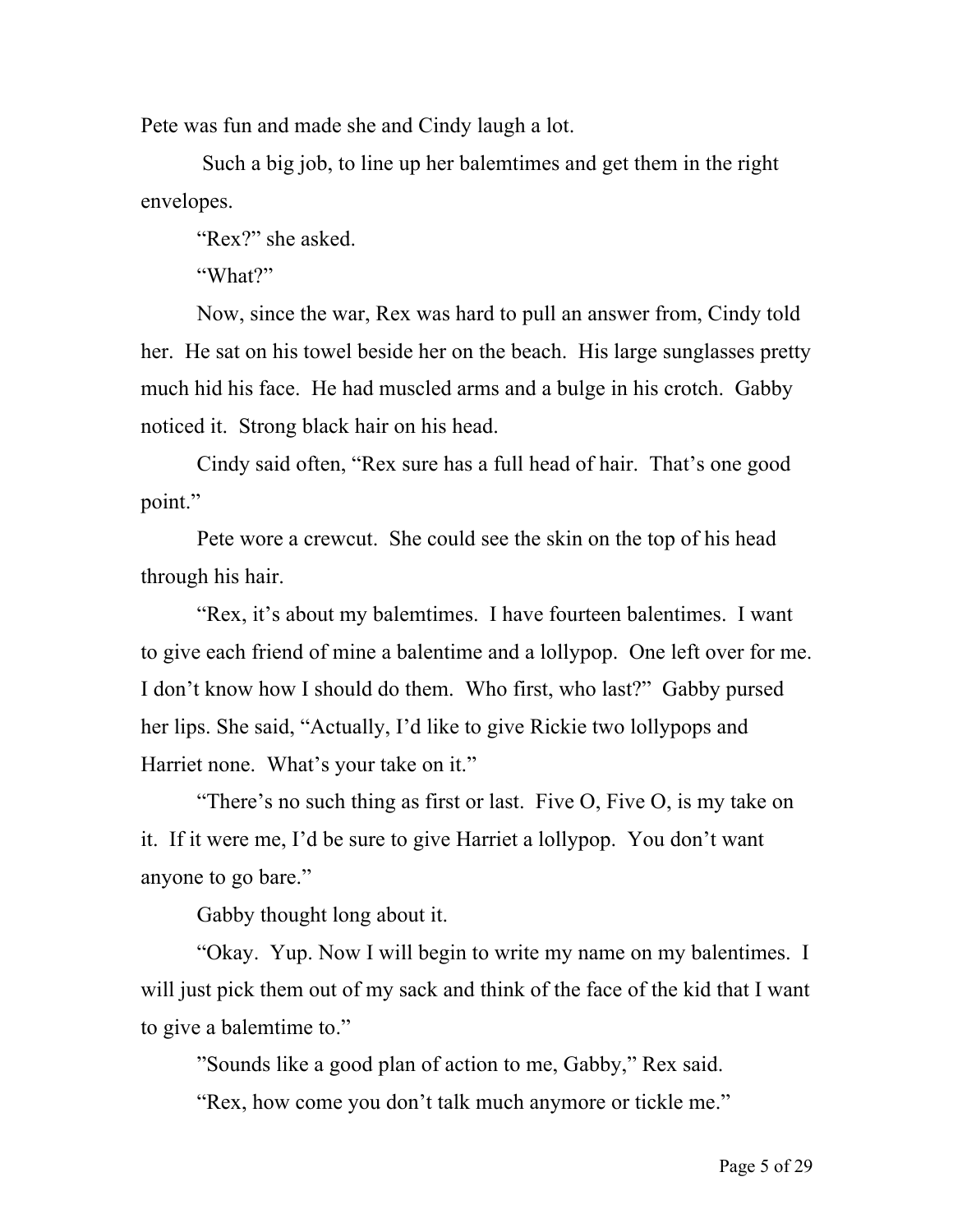Rex looked at the ocean through his big black sunglasses. He was silent a long time.

"You still there, Rex? Cindy says sometimes you're not still there."

"I'm thinkin' is all."

"I think too but I say stuff about what I'm thinking."

Rex looked at Gabby.

"Cindy don't know the half of it. I'm just busy thinkin'."

"That sure is a lot of thinking. That's how I'd put it."

"Thinkin' is all," Rex said, looking at the ocean.

"Pete told Cindy your head is broken."

"Could be possible."

"Killing those gooks."

"I don't know. They shouldn't be talking behind my back anyways."

"Pete makes us laugh."

"He makes me laugh too. He's a good buddy."

"Rex, you know those thongs you sent me?"

"Yup."

"I liked them but…."

"You didn't like them."

"No, I did, Rex. I really did. It's only that the kids in my homeroom laughed at me. They said they were made out of tires."

"They are. Michelin tires."

"Ha! Ha! Rex. You sent me thongs made out of tires!"

Rex didn't flinch.

"That's what the Vietnamese make them out of. They make good sandals. I thought you could do show and tell with them."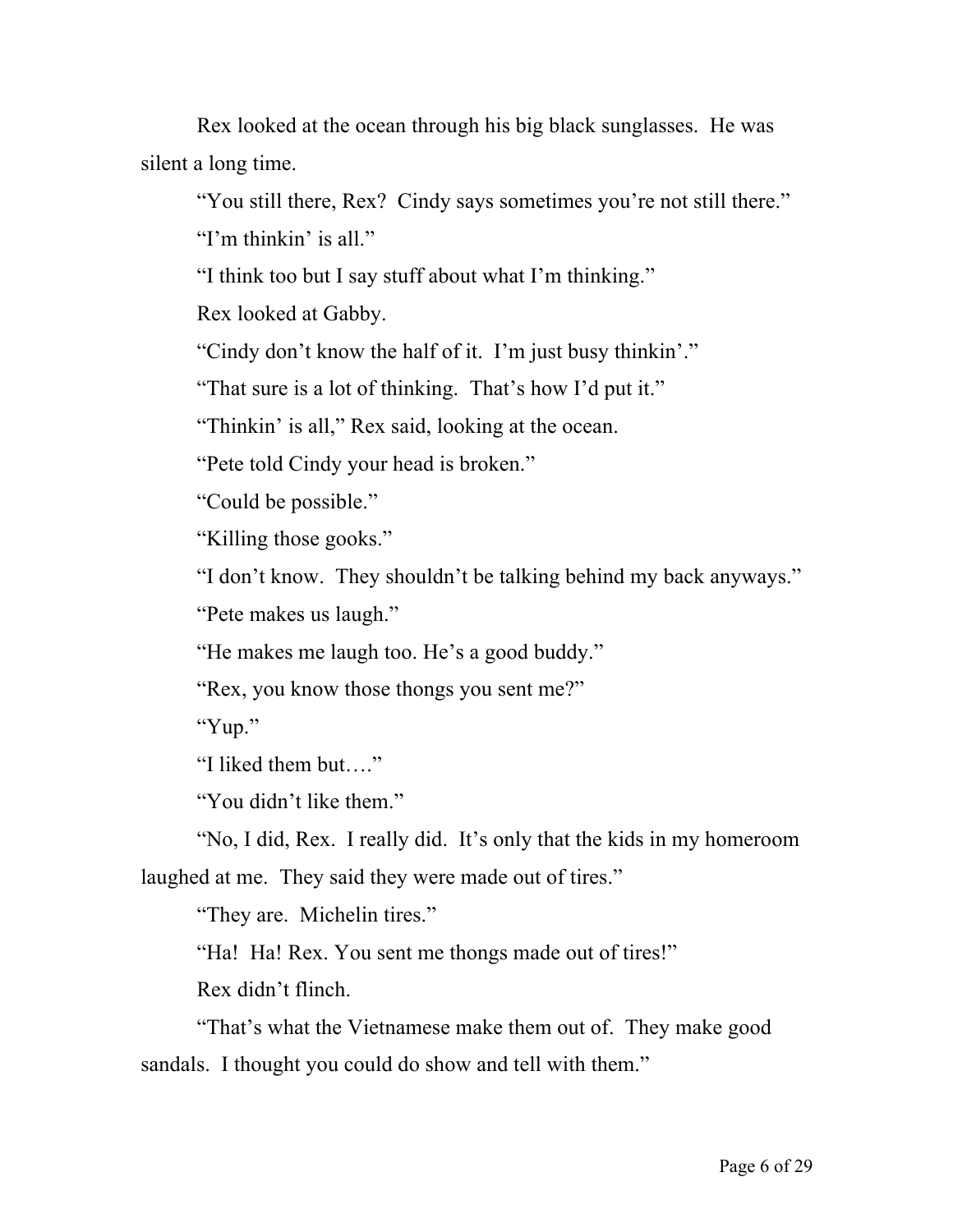"From Veetnaam, I told them. Well, they laughed at me and I told them to stick it up their ass."

"Proud of you for standin' up for yourself. Though probably not a good idea to talk as such in a classroom setting."

"Cindy was proud of me. I told Pete. He was proud of me too."

"For sure."

"Rex, do you think whales have minds? Pete told me they have minds. They *commune-you-cate* of sorts to each other."

"All animals do. Like people do, so they say."

"What do you think whales think about?"

"About their lives. About supper. About their girl friends and buddies."

"Do you know that for sure? I'm mean, have you ever had a talk with a whale?"

"Nope. I have not. I've just seen them jump out of the ocean."

"Pete says they talk under water."

"Pete would know. He's aboard ship a lot."

"Pete knows a lot more than you do."

"Probably. A lots of people do."

Rex looked aside.

Gabby asked, "Is this going to be a grouchy day?"

"No way. We're going to have fun. Tonight too."

Rex shifted on his towel, arms around his shins.

"Cindy says, 'you're out of it.' Pete is worried about you. Because you don't talk much anymore."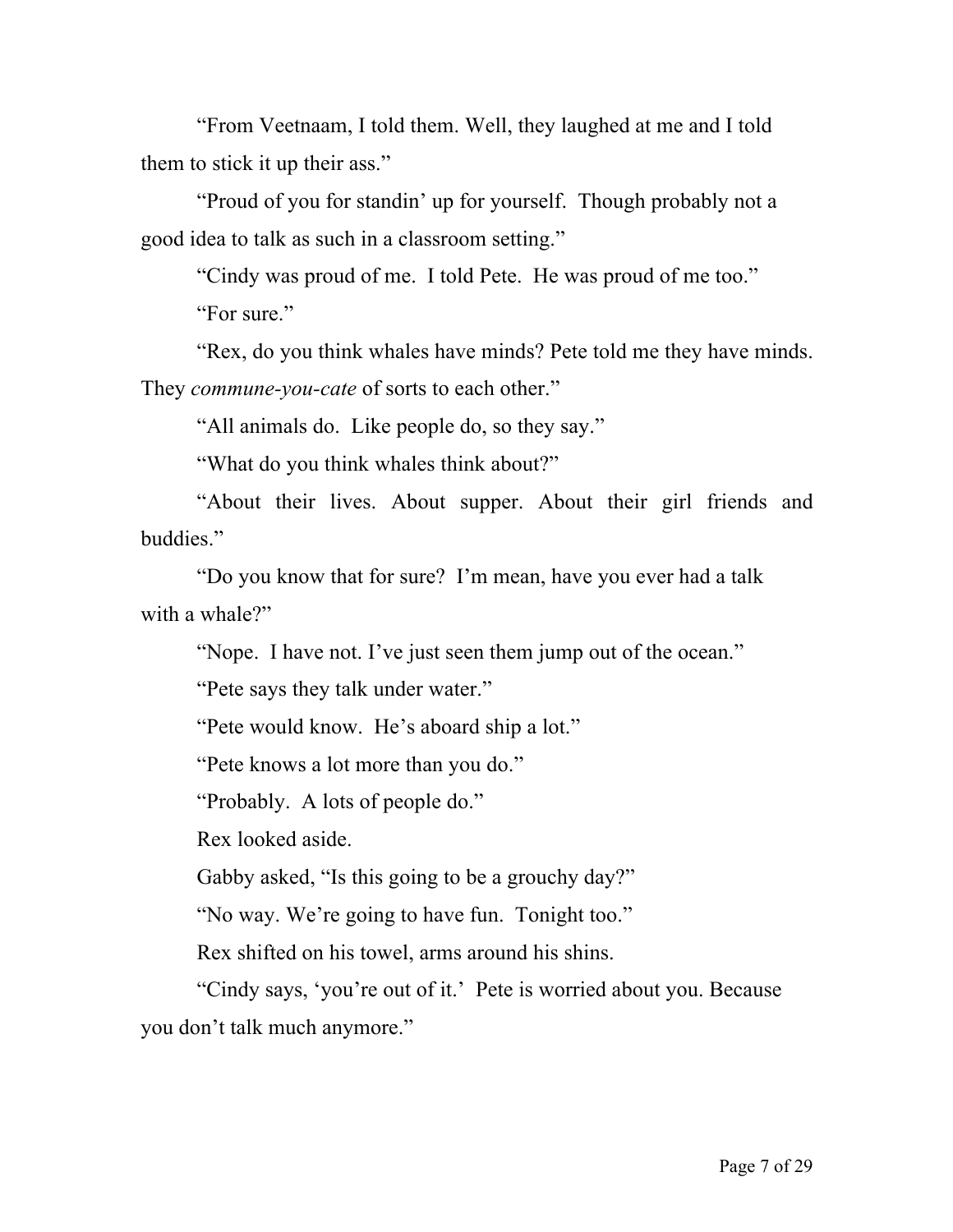"Pete doesn't know from up either. Let Pete be worried about Pete. Let Cindy be worried about Cindy. They don't know from up. I know what I've done and what I haven't done."

"Well, Rex, what have you done and what haven't you done?"

"You don't ask a soldier that kind of question."

Then Rex had a major laugh.

"You silly girl. You ask too many questions."

"Pete says asking questions is a good thing."

"Maybe yes; maybe no. Now and then is okay. Some things we tend to keep to ourselves."

Rex was, Gabby thought, when she was in college a many years later when she was thinking about becoming a pediatrician or a country doctor, the figure of a perfectly formed man. She thought Rex was so handsome that Gabby would always hold him up as a marble sculpture of a man with large sunglasses, standing tall, chest out, stomach in. When she traveled to Florence, Italy with some friends she would envision Rex as The David. He was that beautiful in her outlook.

Gabby turned back to her work. She felt so glorified to be sitting next to Rex she might have peed her swimsuit. He was gone so much. She decided to wait to pee in the ocean. That way her swimsuit wouldn't get messed up.

"Now, here is what I will do," she said. "I will not go by the ABC's as I have made up in my plans. I will do Juliet first, and then I will do Rickie. Harriet will be last but I will still give her a lollipop. Rex, I have them all lined up in my head."

Rex didn't flinch.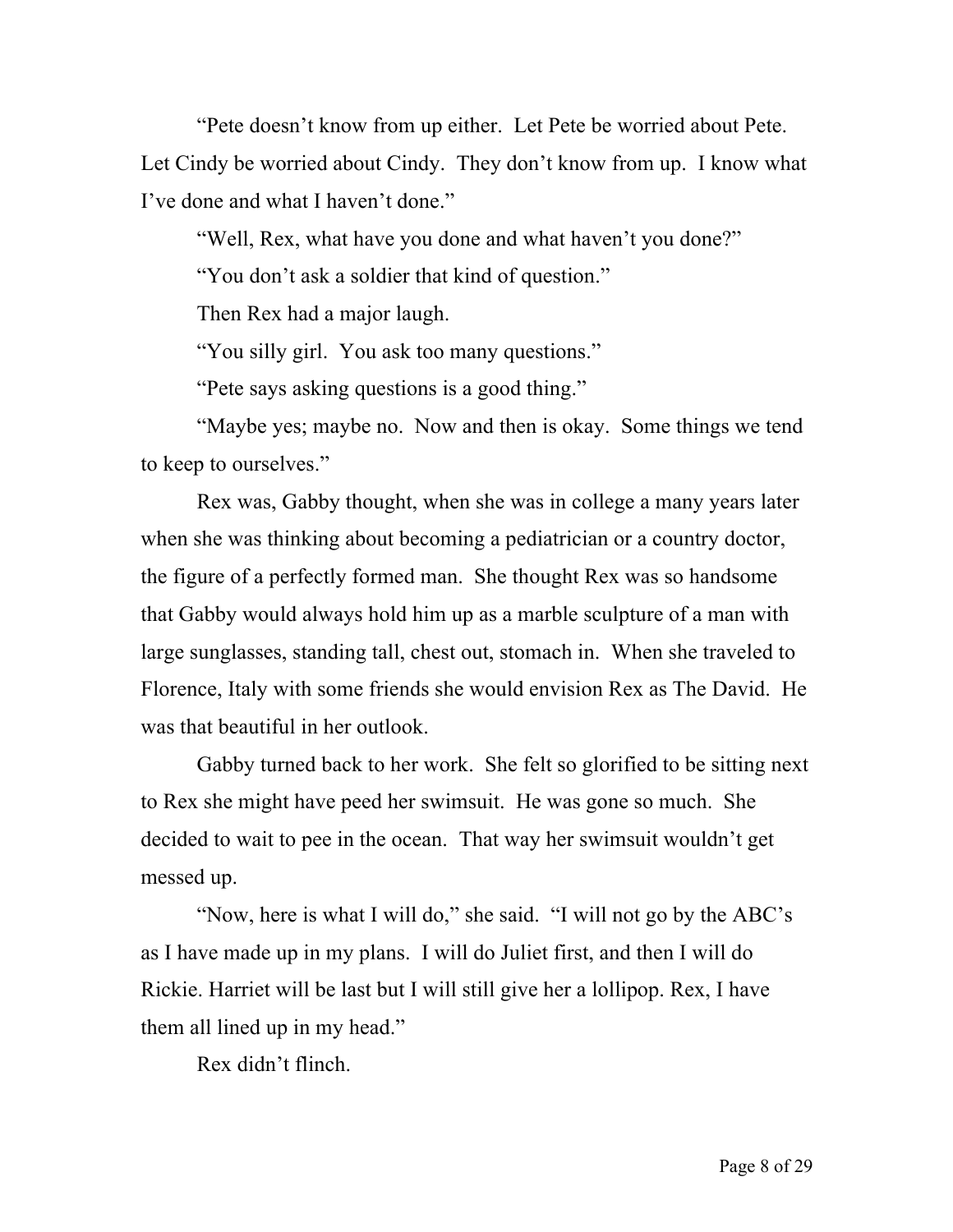"Hey, Rex," she smiled at him, "my head is not broken yet, is it, like your brain?"

"No, Cinderella. You have a fine brain."

"Rex, do you love me? I mean, do you think of me when you are gone."

"I sure do, Gabby. All the time."

"Do you love Cindy and Pete?"

Rex thought a minute.

"I love them both in different ways."

"Good. That's a good start for making my balemtimes."

Gabby became very busy. She sorted and resorted her balentimes, stacked them up neatly beside her on her right side for she was a righthanded person.

"Rex," she said. "I surely could use some of that lemonade."

"Okay."

Rex reached into the cooler Pete loaned them. He poured the lemonade Cindy mixed from a frozen can into a large Bell jar, and popped himself a beer. Then, he poured the beer into the sand and lit a cigarette.

"Here's your lemonade, Cinderella," he smiled to her, handing the jar over carefully.

"Rex," she said. "I'm wondering here and now about Josie."

"What's up with Josie?"

"Well, she makes me feel like shit."

"How so?"

"Calls me 'shorty'. Says my hair droops and I have a sad mouth."

"You do not. Basically, to hell with her."

"There you go. Saying a curse word."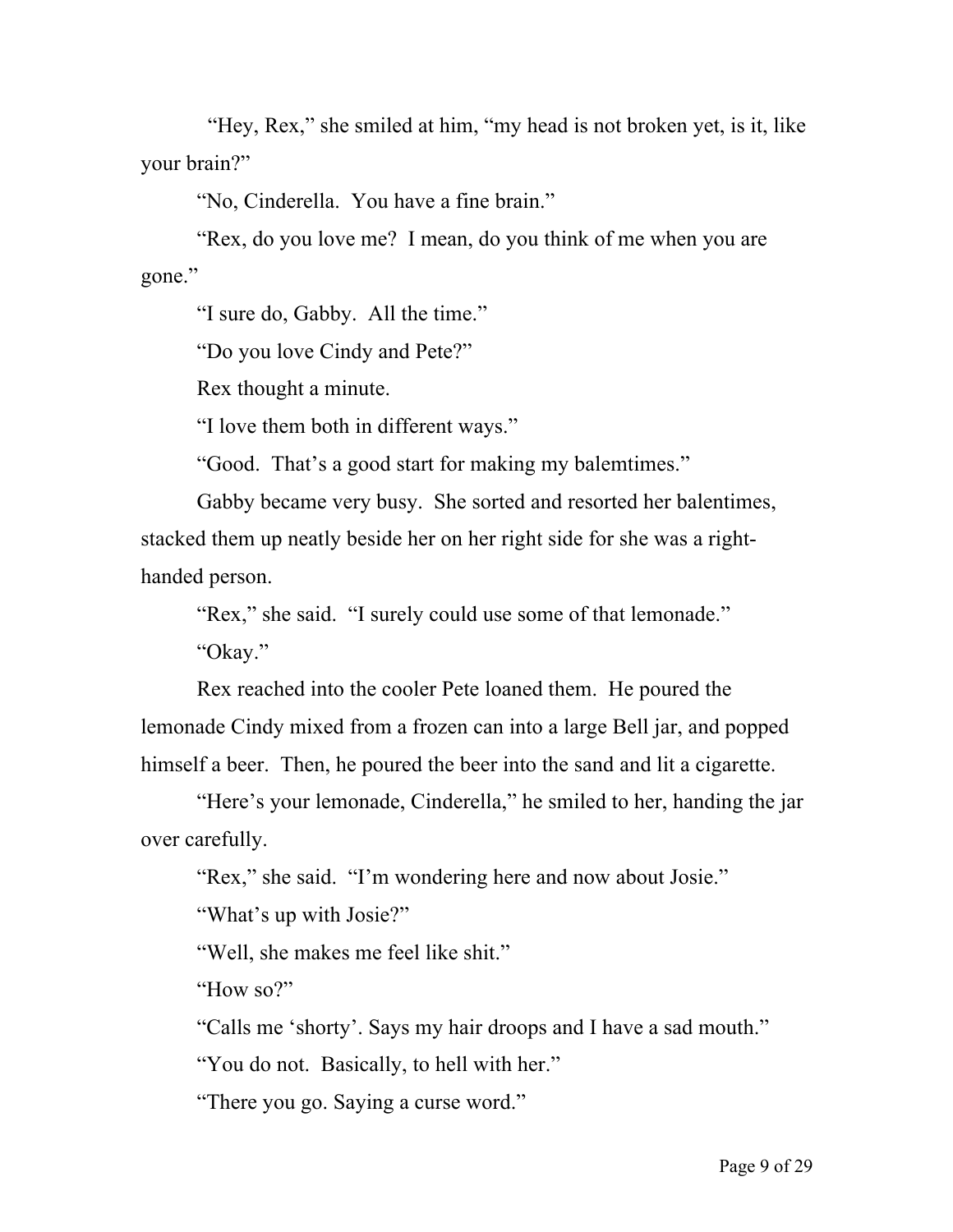"Sorry. A man shouldn't say those words in front of a little kid."

"Pete says fuck all the time. Sometimes Cindy does too."

"They should not. I should not."

"I guess it's the war. That's what Cindy says about you. She says you act like a hard ass but deep down you're really just a softie."

Rex looked out at the ocean and sighed. He lit another cigarette, drew the smoke through his mouth and exhaled it in plumes through his nose.

"Rex, I like it when you smoke. Smells good to me."

"I like it too. Sometimes that's all I got."

"Pete and Cindy. Now what they toke stinks like the hay and poop in the petting zoo."

"Some folks like it. Me, I don't. They shouldn't be smoking that junk in front of you."

Gabby shuffled and reshuffled her balentimes.

"Let me say this," Rex said. "If you want to get those valentines written on so that you can show them to me before I leave, you might want to hurry it up and stop yackin'."

"Don't push me, Rex."

"Okay."

"I'm just flusterated about who goes first."

"I'm not going to get into your business."

"Okay, Rex. Just be an asshole about it."

"Gabriel Michelle, I wish you wouldn't talk like 'et."

"Ha! Ha! Rex. Cindy says you're just a hillbilly from Missouri. Ha! Ha!"

"Hey, little girl, one thing I will not stand for. That you make fun of your daddy."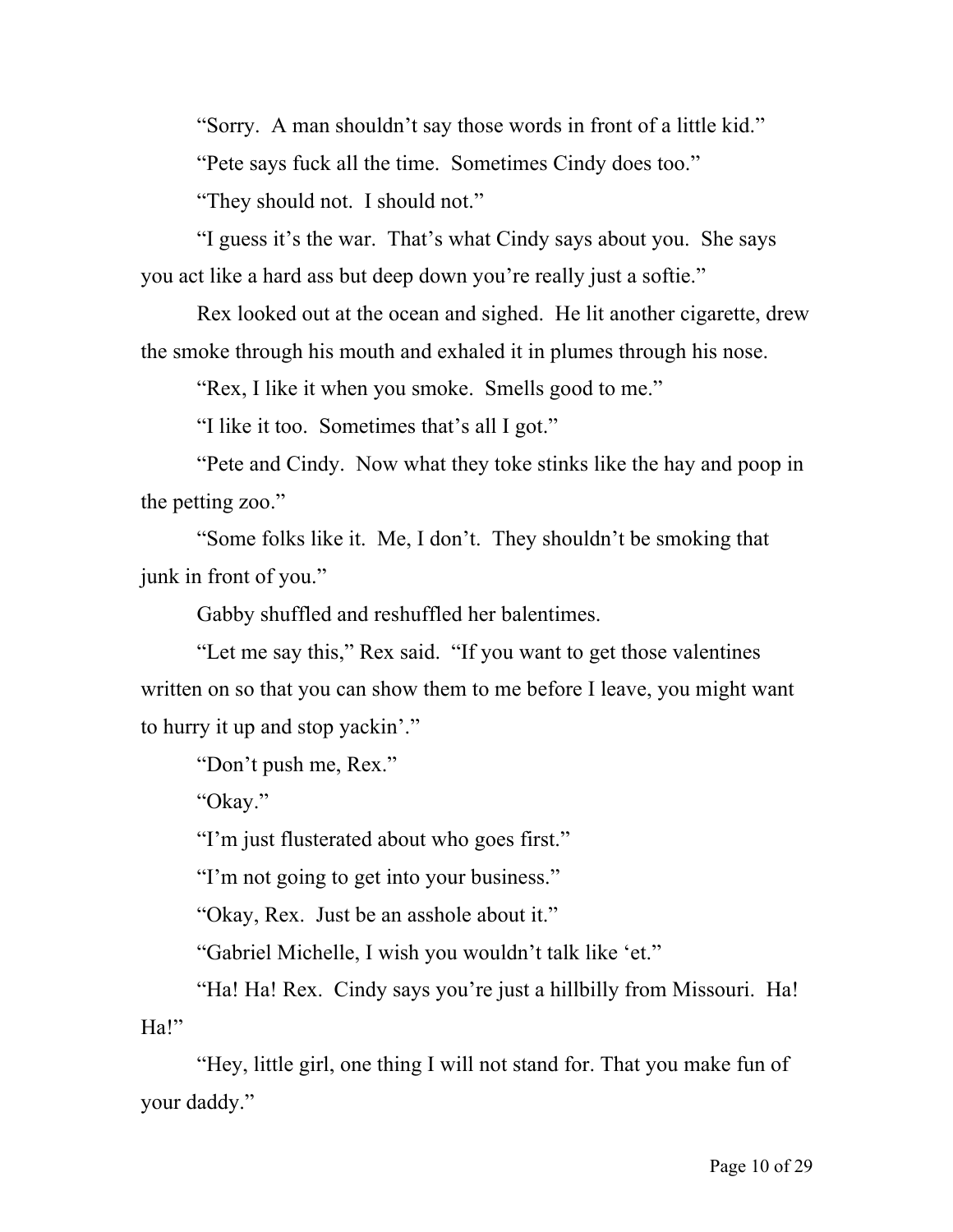"Look Rex. How would this be for Carlina," Gabby said, holding up a balentines with a cupid on it. "Wouldn't this be a perfect balemtimes for her."

"I guess I wouldn't know."

He inhaled a big drag on his smoke.

"Now, Rex," she said, "I wouldn't necessarily give you a high mark for that one. Can't you give me some idea?" she asked. "I mean, who am I to know? Cindy says I don't know much of anything."

"True, no doubt. But you'll get it all figured out some day."

"Rex, how come you and Cindy and Pete can cuss and I can't."

"Because we are stupid and you are not. You are too smart to cuss."

"Well, all I know is, you guys say 'fuck' all the time. You don't need to worry about me. I know all about fucking. Cindy and Pete… Hey, this is a terrific balentimes for Terry Tunes."

"What's the tunes about?"

"Oh, you know Terry. She just sings and dances all the times."

"Good for her. Well, I be damned if she does."

"Well, there you again. Cussing. You know the truth, Rex. You should have bought me more balemtimes. I simply ain't got enough to go around."

"Well, I can afford another packet. They don't cost that much."

"Well, why didn't you do that in the first place? That's what Cindy says."

"Gabby, how in the heck would I know how many valentines you would need. You think I'm a mind reader?"

"You ain't. Cindy says you're just a crazy bastard." "Maybe."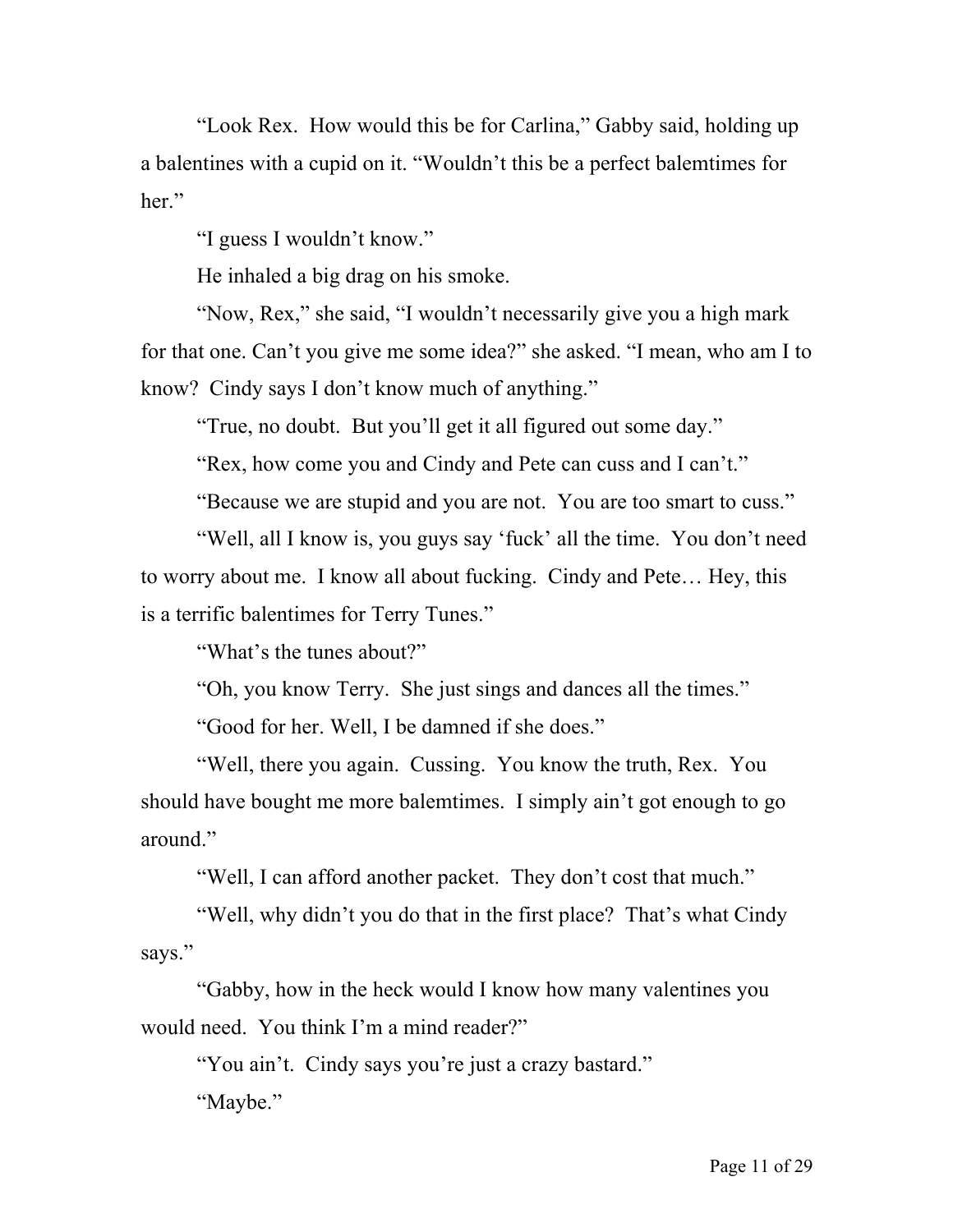Gabby sat back on her hands and smelled the ocean again and the strong smoke coming from Rex's cigarette. She liked sitting next to Rex. He had a good aura about him, Cindy said. He smelled good, shower or no shower, a strong smell from under his pits. She liked it. Patchouli, sorta.

"Rex, are we going to move back to Missouri, I mean, when you get out of the military?"

"I sure as hell hope not."

"Well, what's going to happen to us? I mean to you being my daddy and Cindy being my mommy."

"I 'spose that's up to Cindy."

"How come that's not up to you?"

"There are many things you don't know yet."

"I know lots of stuff, Rex. I know all my ABCs and my additions and subtractions and two times two. I am way ahead of my class. Even Missus Farley said I was pert near perfect as a grade schooler. I put my ear against the door when she was talking to Cindy not long ago."

Gabby turned to Rex forcefully and shook her finger.

"So there! Don't you put a heavy load on me."

Rex remained immobile. He pointed his sunglasses at the blue waters. "Okay."

Rex stood up.

"Gabby," he said. "I want you to look afar. Look in that direction."

He pointed at about two o'clock.

"Water's all I see," Gabby said, mixing her balemtimes.

"Way out there is a tiny spot."

"I don't see a damn thing."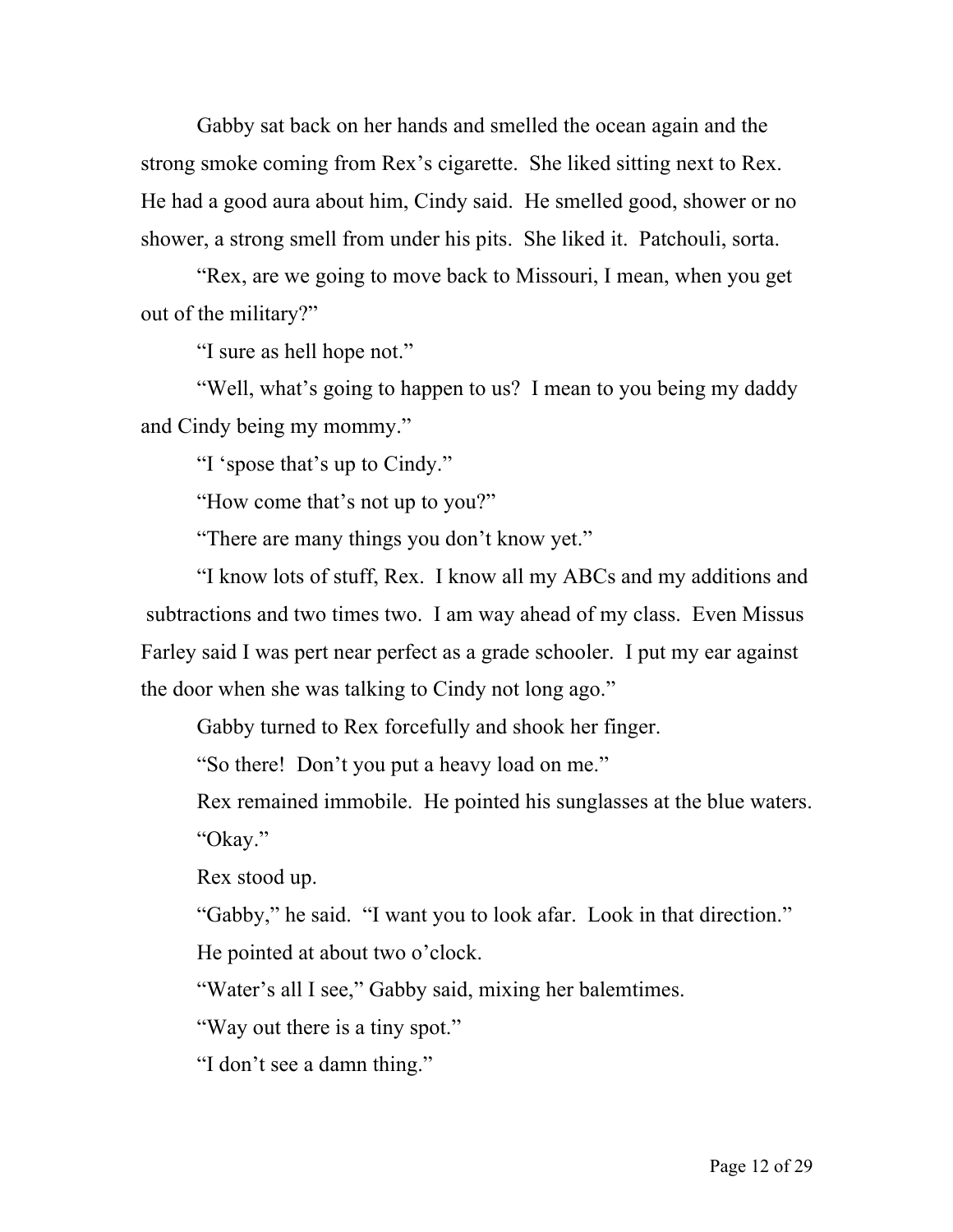"Well, there is an island out there. It has beaches you would like.

Sugar sand. Warm and soft to the foot. Also, high up is the mist. The trees are real green. Egrets sit upon the branches and turn their long necks round and round. I want to go up there and live in a yurt."

"A yurt. What the fuck is a yurt!"

"Gabriel Michelle. Stop that line of talk."

"Yurt! Holy moly. Yurty gurdy. Ha! Ha! Hurty, hurty."

"No kidding," Rex frowned. "All it is, little girl, is, it's like a tent. Some look from afar like a cupcake."

"Ha! Ha! Ha! Who ever thought of living in a cupcake. You must be nuts, Rex."

"I did not say – I did not – that a yurt is a cupcake. I said from afar it looks like a cupcake. Get it?"

"I think I'm going to give Margo this one," Gabby said, holding a balemtimes up to the sun.

Rex ignored her, stood, and took three steps forward towards the ocean.

"You see, in a yurt out there, away from everything, you can have a half a mind. Some people even put in fireplaces and you could read a book. You could just wander around in the cool mist and think a spell. You could do that, Gabby. Nobody could mess with your brain. Not the army or nobody. Nobody could hurt you or plan your life. You could read books about philosophy and such."

"You sure think a lot, Rex. I don't like to read books. Too much hard work. Take me to a movie is all I ask for or watch a TV deal. Cindy thinks you think too damn much."

Rex gave her a crabby look with tightened lips.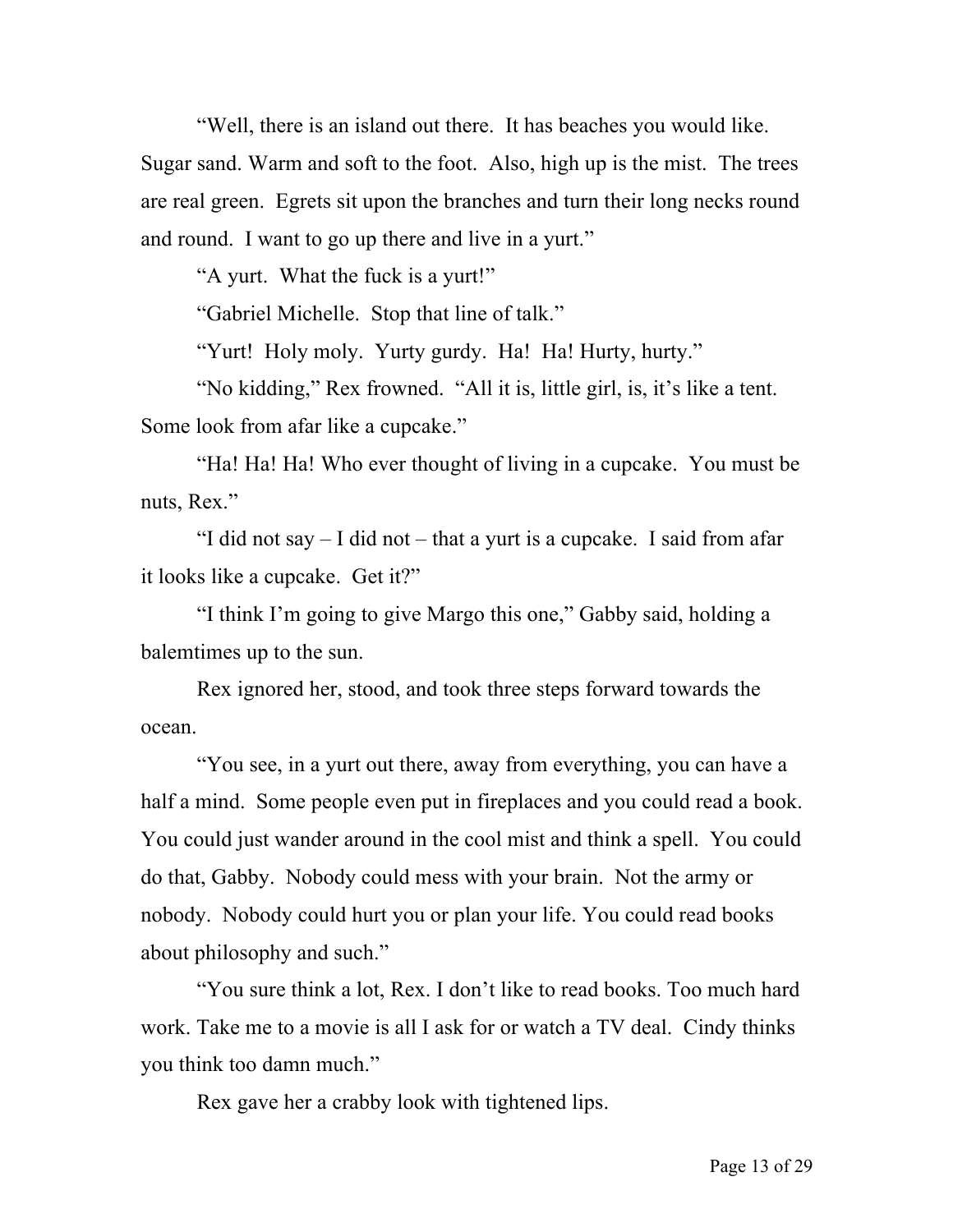"How you doing on them valentines?

Gabby huffed.

"Rex, I've gotten four done and I've got ten more. Except I'm saving one for me. Pete says you got to give your own self a balemtimes. And one for Teddy."

"You never said anything about Teddy."

"Rex, you are so far gone. You gave me Teddy for Christmas last year. The big guy. Pink on his nose."

"Okay. I forgot his name. Yet, you've got a while to go before Valentine's Day."

"Well, shit. We've got to take you back to the airport after tomorrow, and Pete's got to get aboard ship, and by the time Cindy and I drive back to Kansas City, I'll be up all night writing on these stupid fucking balemtimes."

"Gabby, come on. Button your lip, honey. I'm going to have to soap down your mouth. You can't going around saying that word. It will get you in trouble."

"Don't you dare soap down my mouth, you brute. I'll call the abuse hot line."

"Gabby, come on. Don't lets us fight. We haven't even been swimming yet."

Gabby folded her arms across her chest.

"We need to have a talk," she said.

"Okay, what do you want to talk about?"

"About me having a Merry Christmas for a change. About what you will give me for Christmas."

"What ever happened to Santa Claus?"

Gabby stuck out her tongue at him and pouted.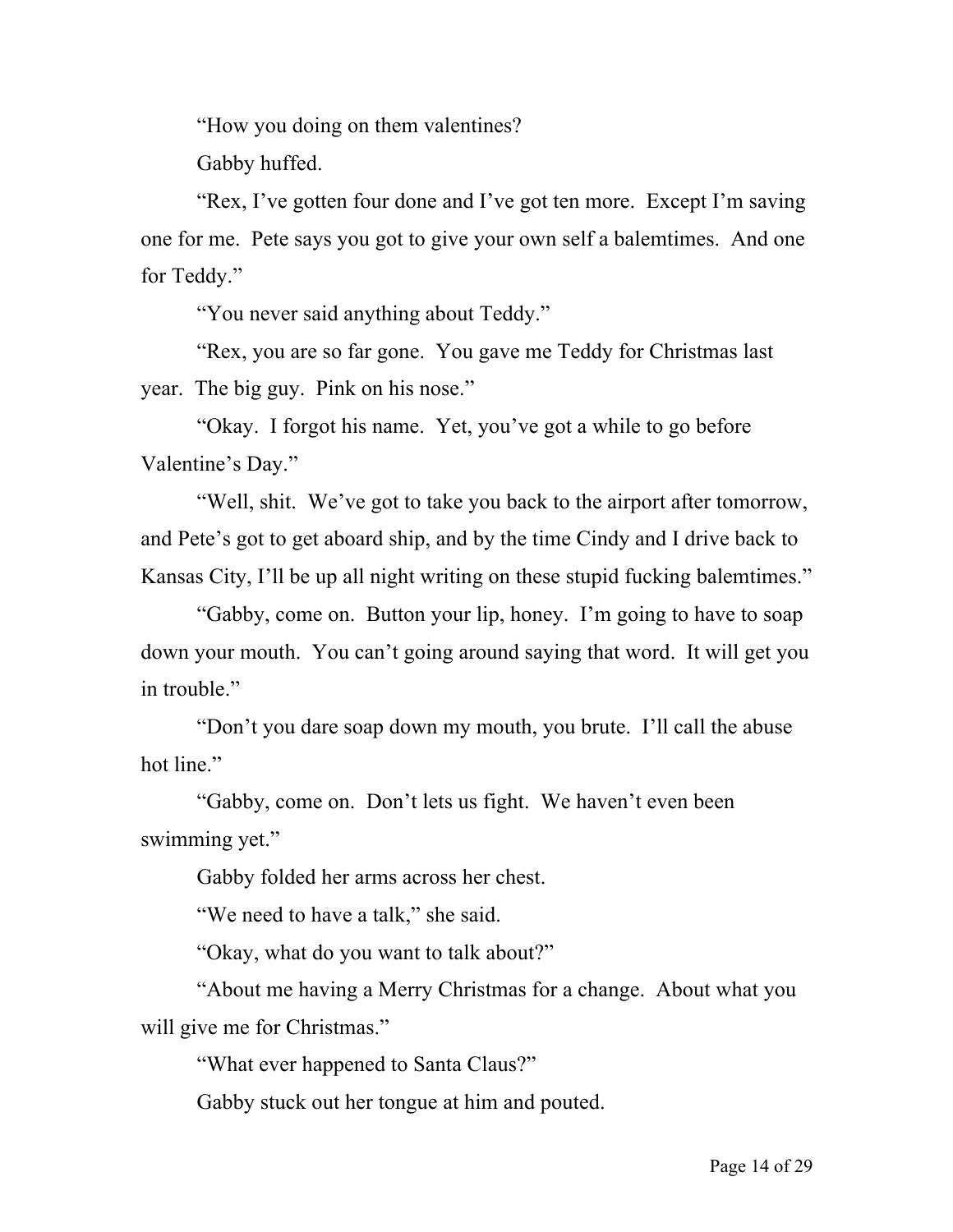"Rex, I've been telling you since kindergarten. I want a puppy. Please. Just a goddamn little dog is all it would be. A warm little thing, a girl dog who would love me and only me. Cuddly. And lick my face."

"Dogs are a lot work. They need to be fed. They need to be potty trained. They crap all over the yard. They need to go for walks. You can't be yanking dogs every which way. They would be like draftees."

"I already know about that. Cindy told me about you getting drafted."

"Look," Rex said. "Christmas is a longways off. Why don't we do the valentines first, get that out of the way, and then work on Christmas. Maybe after Thanksgiving."

"Because you guys always forget. You forgot my birthday."

"Gabby, I did not – did not – forget, I was…."

"I know, I know. You had to go off to the war."

"I did not. I was taken off to a war. You get that. You get that straight. I did not ask to be in the army. I got drafted. They made me do all that stuff."

"Then you went ahead and reupped."

"Do know how to explain 'et."

"Rex, I'm not going to argue with you about it."

Rex had to laugh. It was his line. The one he used with Cindy. He wanted to go to Canada, but she didn't have the nerve. He told Cindy:

"I'm not going to argue with you about it. I think we should have gone to Canada. You wanted me to get me to stay here and hide out. Damn you, now I'm drafted. I'm not going to jail or be a fugitive the rest of my life."

He turned to Gabby. "Hey, that's what *I'm* supposed to say." "Well, I said it and you didn't."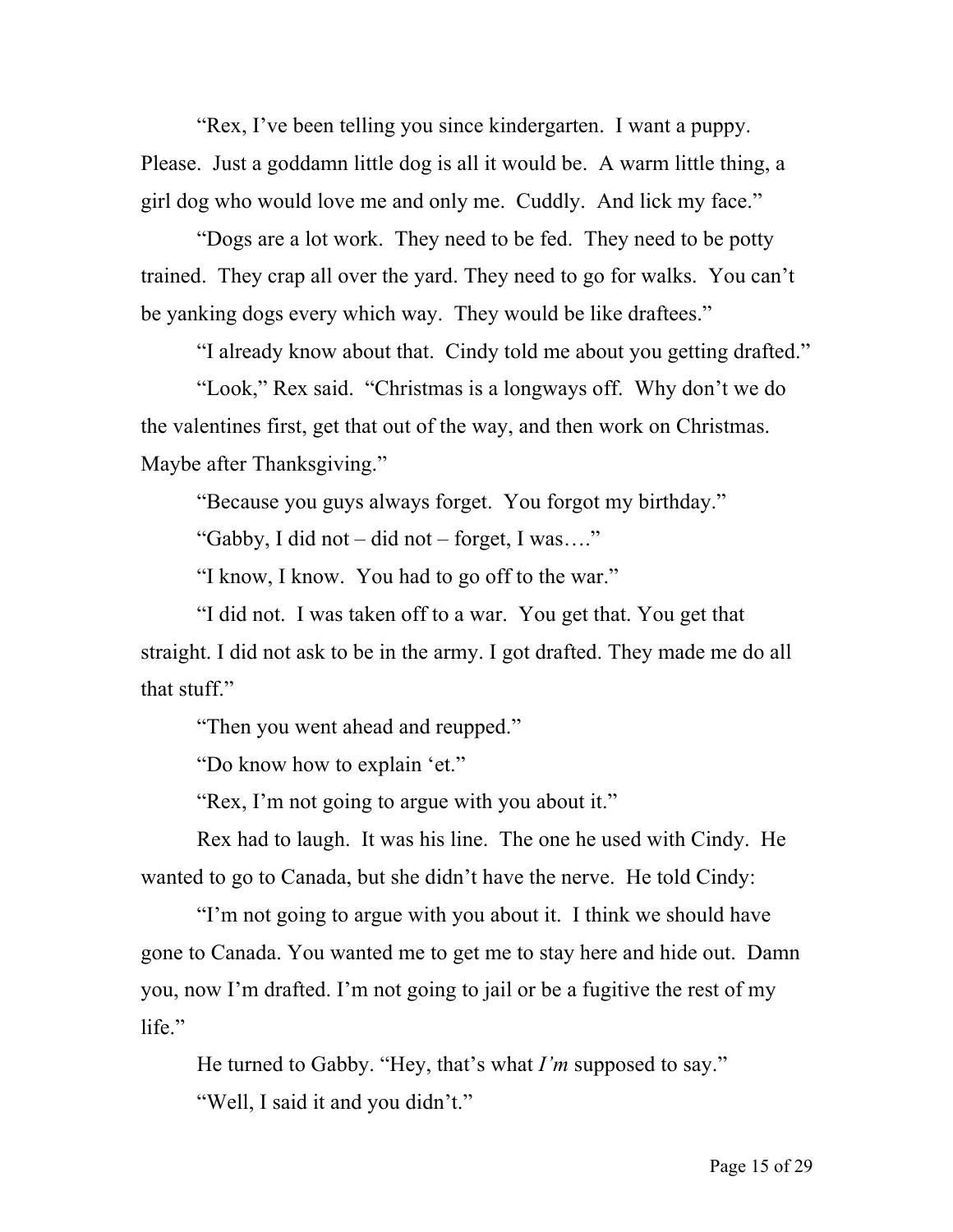She gave him the evil eye.

"Well, are we still going to watch a picture show? Are we still going to have a pizza with Cindy and Pete? Are you going to take me to have an ice cream cone. Are you mad at me?"

Rex took off his sunglasses. It was the first time that day she saw his eyes. He looked straightforward into Gabby's eyes. His eyes made her shiver and feel creepy. They cut right into her and she felt afraid.

"You bet we are. Now, Gabby, let us go for a swim. I see your cheeks are getting red. Christmas is a whiles away. We'll handle it as the time comes near. You can take off your shirt now. Let's hop into that ocean<sup>"</sup>

Rex lifted Gabby by her tiny slender fingers. He helped her pull off her white shirt. She felt as light to him as a Missouri bluebird; her legs straight as a stork's. She patted her stack of balentimes and put her bag on top of them so the wind wouldn't fling them to and fro. Cindy told her something about the wind. It had a mind of its own. If you didn't pay attention, the wind would blow your ballentimes all over the place and fill your envelopes with sand. It might be hard to catch them and put them back in the bag. With her shirt off, she showed Rex her cute yellow outfit with blue polka dots.

"I'll race you, Rex," Gabby said, laughing and dashing wildly into the shallow foam. Rex did his best to catch her but could not. She was fleet afoot. The water felt cold and pulled on his calves as he stepped in. They dove at the same time, shocked at first by the cold water.

"Gabby, you tickle me," Rex said, breathing hard when they first bobbed to the surface. "You just take all. You take the cake."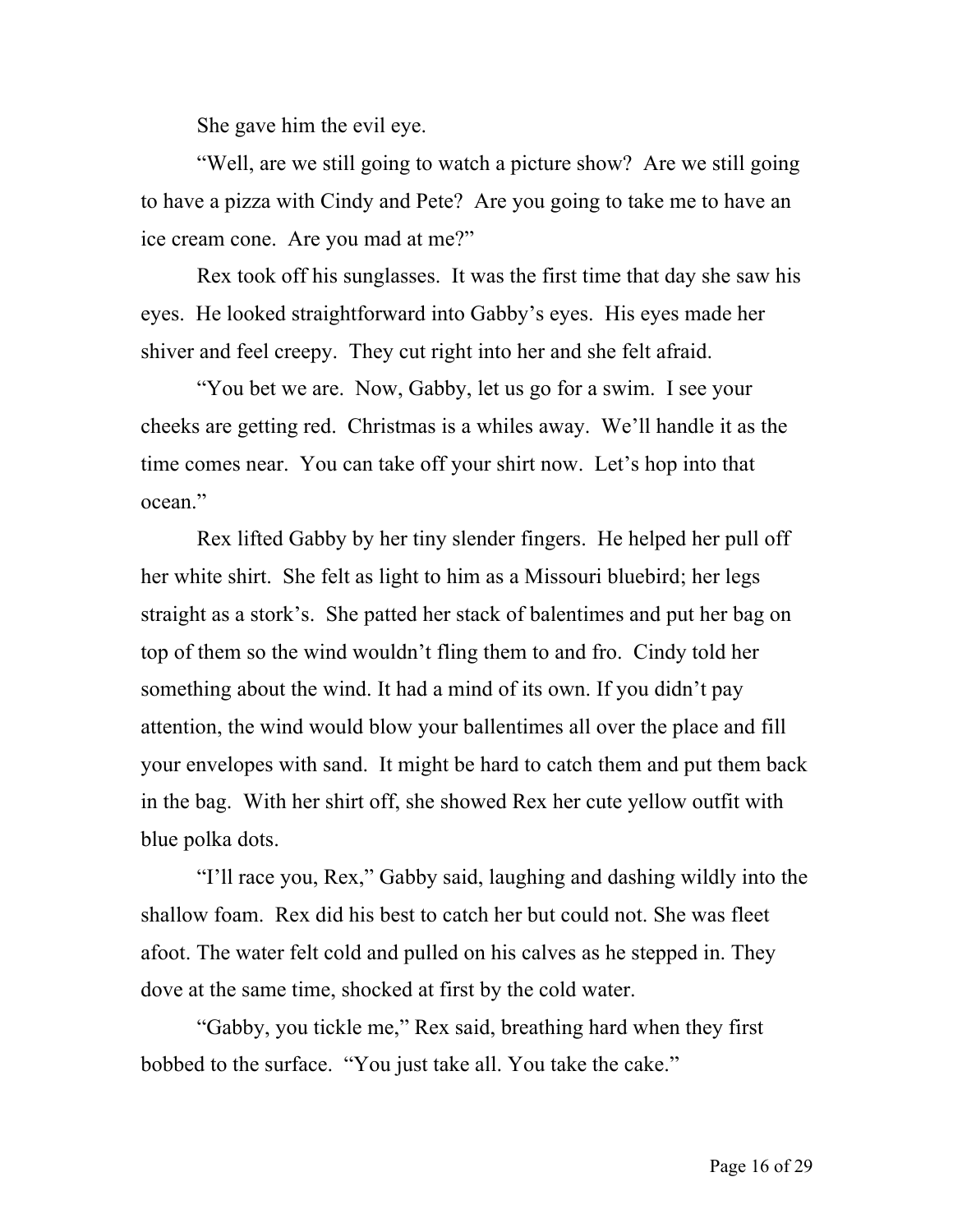"About cake. I'd like a vanilla one for my birthday you ain't coming for" Gabby said, taking in the salt air. "No doubt. I agree totally."

Gabby was a natural swimmer. Rex admired how fearless she was even in the ocean.

"Rex, do you love me?" she asked seriously, bobbing in the waves. She then paddled in a circle, around and around.

"Of course I do, Gabby," Rex said. One day in her teenage years sitting by a pond Gabby recalled her thought at the time was that Rex was to choking back tears. But it just could have easily been the ocean splashing and running down his face.

"Well," she asked and then dove and resurfaced as dolphins do. "Why do you look mad all the time? Why do you just sit outside on the bench by the trailer all the time and smoke and don't say much." She was treading water. "Rex," she said in short breaths, "it's sorta like you're still gone. You ain't around. You ain't come home, yet. Sorta. Cindy says you bring a hard ass attitude to everything. But you're really a softie…She said you reupped for the money and the doctor insurance."

Rex dove. The water there was waist high. The sun illuminated the sand. He could see colorful little fish coming and going. He swam with both arms fully extended stroking from his chest. For that moment, he felt free. Then his brain came back and he thought not to leave Gabby alone. She didn't deserve for him to swim on until his lungs filled up with salt water and he drowned himself. He needed not to set a bad example.

He popped into the air as a whale would.

"Rex," Gabby asked. "Are we still going to have pizza tonight." "Yes, maam."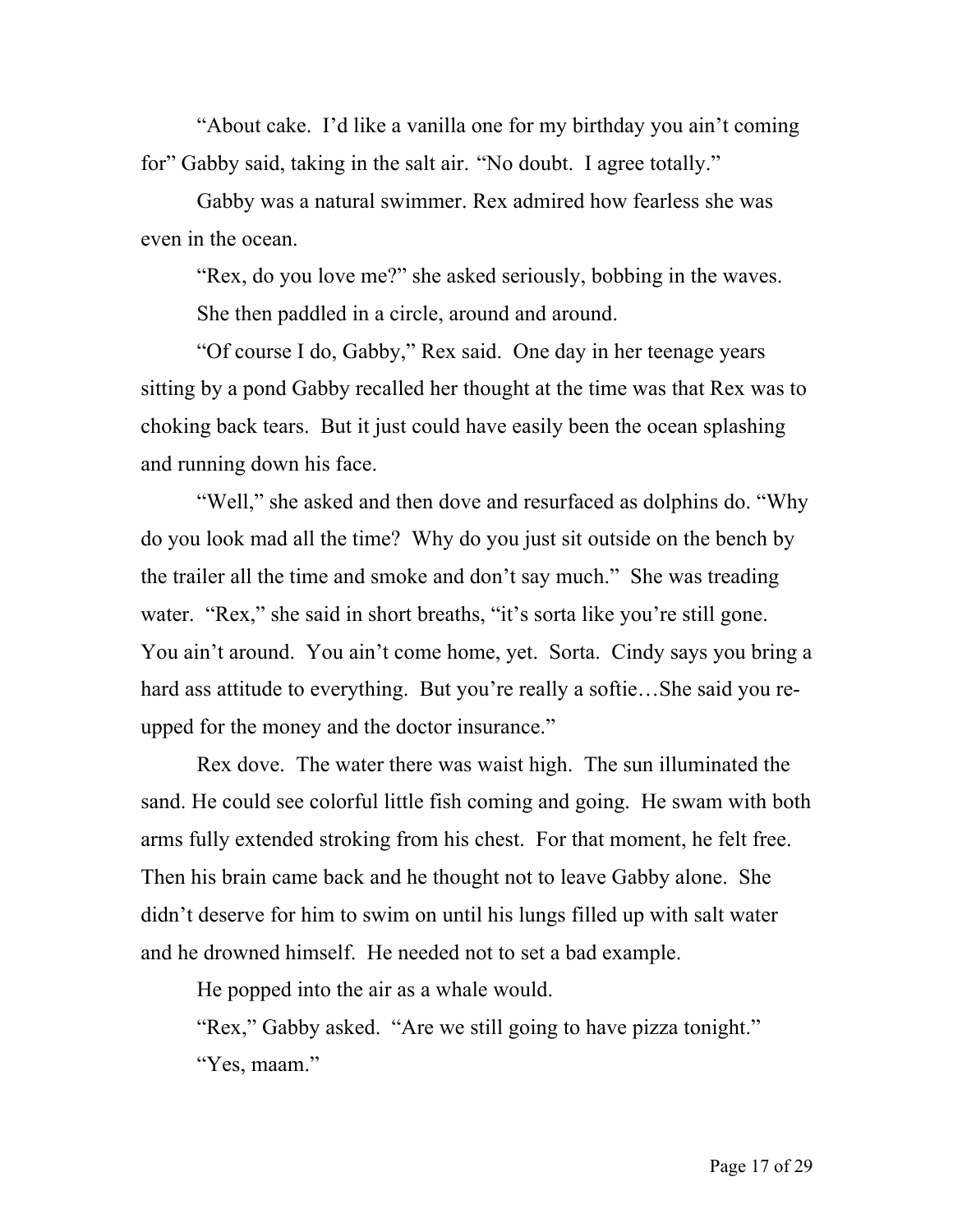"Don't you maam me," Gabby scolded, mocking Cindy, and laughed until the salt water of the ocean caught in her throat and made her choke.

Rex dove to her side and held her high, his feet standing firmly in the sand while she coughed up. He slung her over his shoulder, pounded her back and let her chuck the water out.

"You okay, kiddo?"

"Not rarely," she gasped in a hoarse voice.

He shook her, her chin down on his back. When her gasping slowed he slid her slowly back into the water, turned her over, held her flat on her back as he would an infant and kept her afloat on the surface of the ocean.

"Rex?"

"What, Gabby?"

She teared up.

"Why can't we just go ahead and go back to Missouri? Back to Kansas Shitty,  $M + O$ . Why can't we just go back there and have snow again at Christmas?"

"If I did 'et, I'd be put in jail."

"Ain't the army just a bunch of mean mofo's?"

"Gabby, no. Don't talk like 'et."

"Well, fuck a duck, Rex. Cindy cries all the time and she's got herself a pile of bills for the gas and lights and where are you? That's what she says."

"Gabby, I did not choose to be drafted. I wanted take Cindy and you to Canada."

"Oh, Rex, you're an idiot. Cindy says so." Her breath back, she dove, stroked over the same gleaming sand on the ocean floor Rex had and let the ocean bring her to the surface.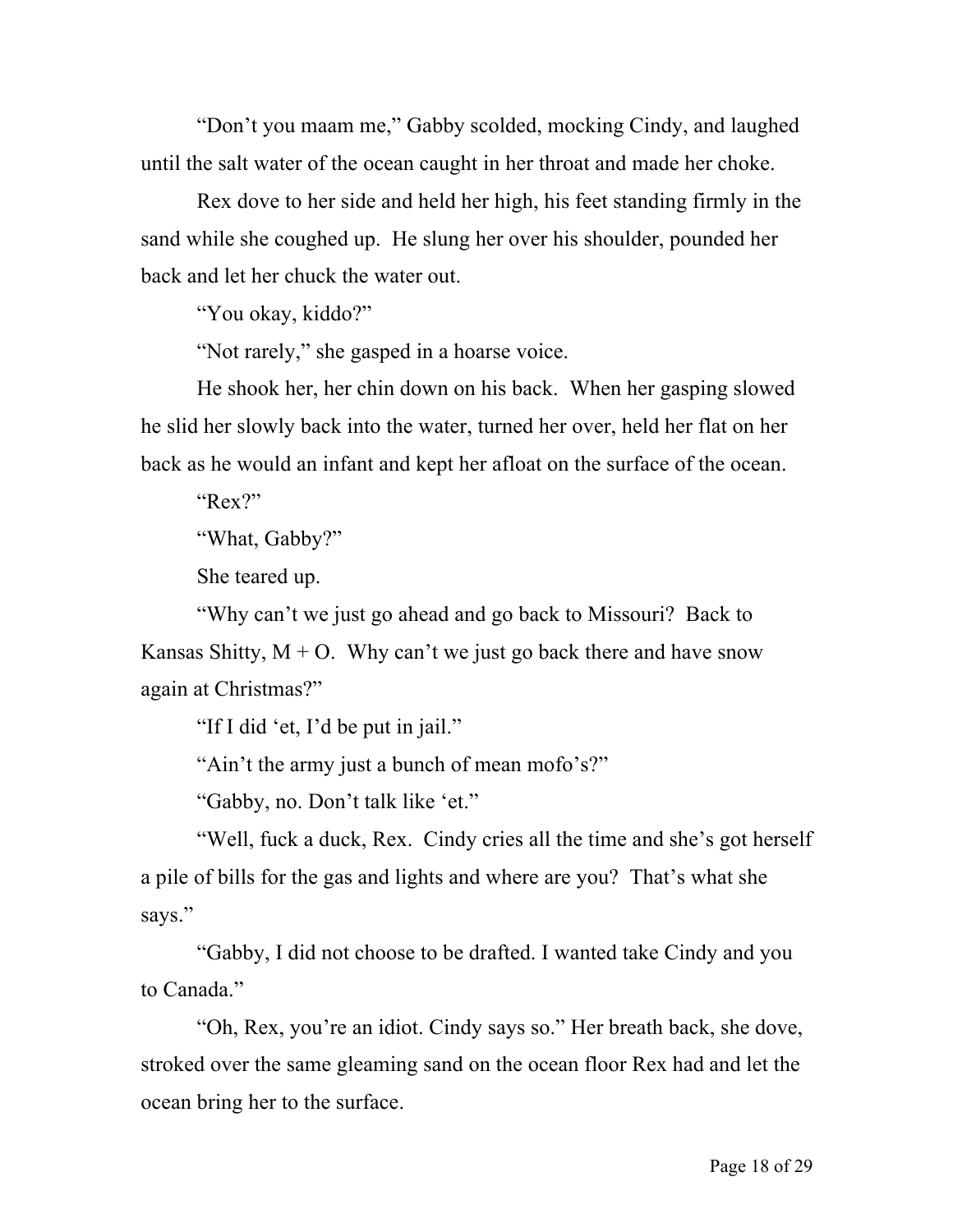"Rex, I heard Pete and Cindy talking. They said you probably killed gooks over there. Did you kill gooks, Rex? I mean, did you…."

"Gabby, I told you, you don't ask soldiers a question like 'et. You just don't."

"I'm sorry, Rex."

"It's okay, Gabby. It's one of those things that come up from time to time. A question any kid your age will ask."

Gabby dove again. When her head bobbed up and her breathing got close to normal, Rex lifted her up from under her arms.

"Rex, I got sand in my swimsuit. All the way in. Up my back crack too. And I forgot. I have to pee."

"Honey, take off your swimsuit in the water, shake it around and then slip it back on. That's what Cindy does. Then do your business."

"You will not lookee-lookee."

"Why would I?"

"Cindy says men are nasty."

"So are women but let's don't argue about it. Just shake your bikini out. The ocean will take care of the rest of it. Shake it out, then slip it back on. The sand will be washed away."

"Okay, Rex, if you say so."

"I say so. It's a matter of experience."

Rex swam out an arm or two away from Gabby's direction.

"Rex, got my swimsuit off. I'm letting loose too. I peed my little heart out. As you told me I could do."

"The ocean will accept whatever we give it."

Gabby turned her suit inside out, shook it up and down in the water and wiggled back into it.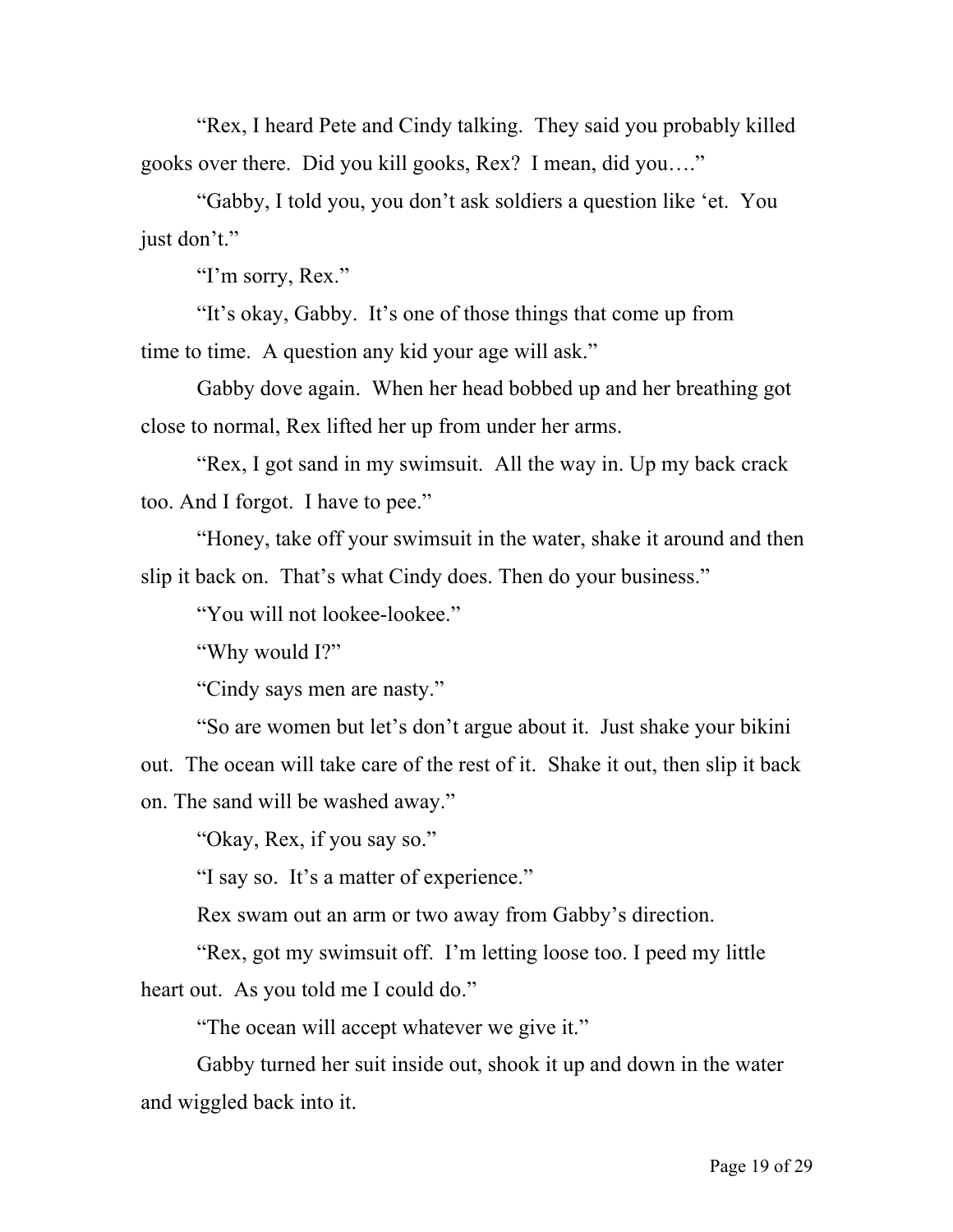"Gabby, we got to go home now," Rex said. "Cindy and Pete will be there. They'll be waiting and worried if we don't show up. I told them fourthirty. I'm estimating by looking at those sparkles on the water it's pretty near that time of day."

Gabby leapt out of the water like a flying fish, threw her arms around Rex's neck and wrapped her legs around his middle.

"Oh, daddy," she more than likely cried and bawled. "I don't want to go back to that stinky trailer. It smells of toke and such. I just want to be with you. Can't we just run away? Go back to Missouri. Cindy shakes me. She makes me eat seaweed and celery and oatmeal and all kinds of stuff that tastes like rotten eggs and cement. Couldn't I have just Wheaties or a scrambled egg like you cook with a little bacon and a grilled toomater and cinnerman toast. I don't like seaweed, daddy, or grass and leaves and such. Pete smells like a stinkin' dog. He's got those snake tattoos on his arms and an octopus on his back. And I don't want to live in some stupid cupcake. I just want to be with you and live in a regular house in Missouri. I don't care about hairy Krishna and Mary Wanda. No, daddy, no. Don't make me."

He moved back towards her. They floated a while longer, holding one another. Rex had no words for it. Finally, he said:

"It's time to go home now, Cinderella balentimes."

"No daddy, no. I don't want you ever, ever to leave me. Won't you come back to Cindy and me? Will you even send me a Christmas present? Don't go back to Veetnaam, Daddy. You will get blown up over there in that jungle with those crazy gooks shooting at you and the bugs will eat you out of house and home. I want you and Cindy to be my daddy and mommy and have a puppy to be my girl friend, daddy, and lick my face."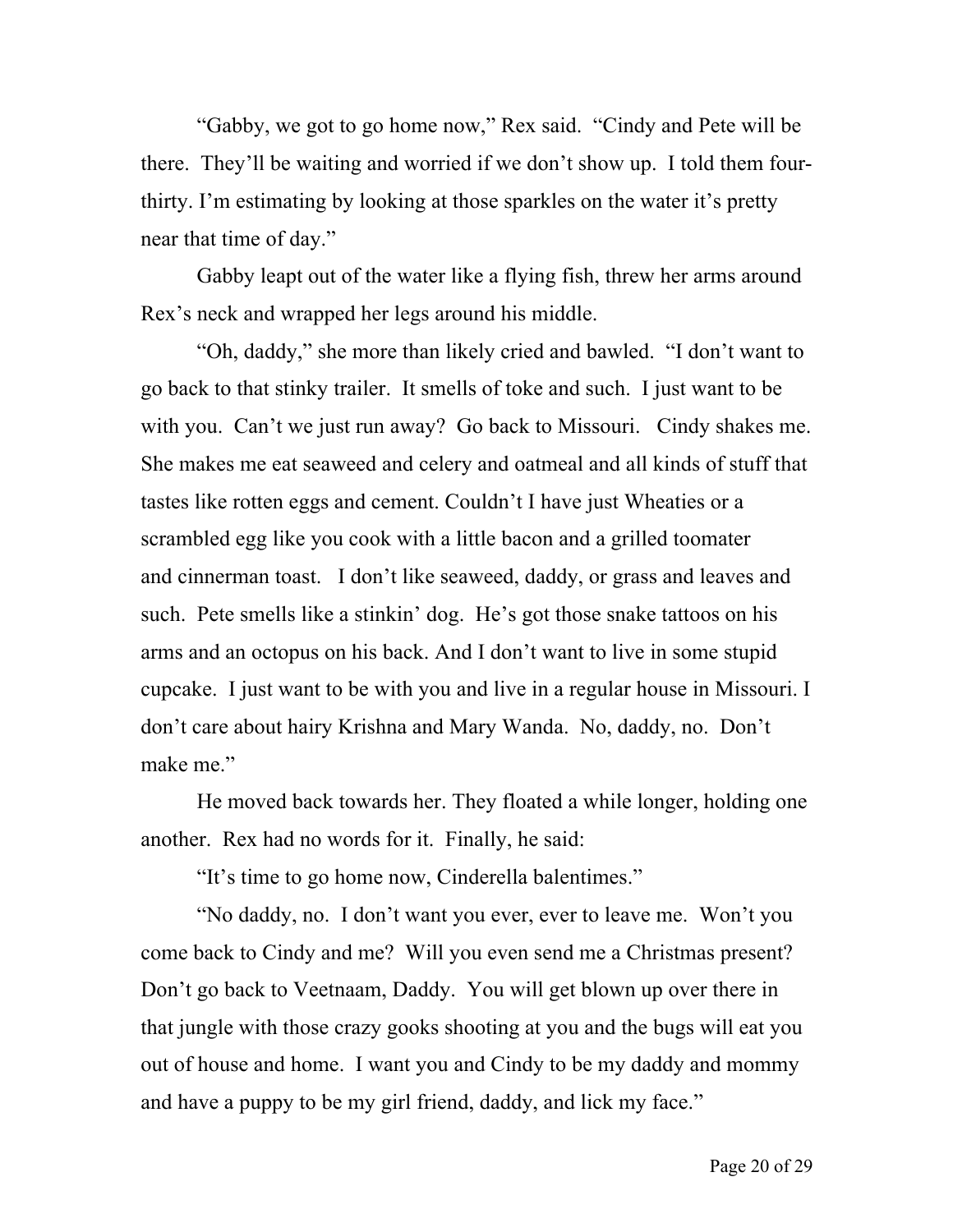She was silent a moment, then said:

"Daddy, are there monkeys over there in the jungle? I'm meaning cute little chimpies."

Rex sighed.

"I never saw such. Just lots of those bugs I told you of. Daddy long leggers as tall as your knee. Water bugs as long as your hand to your elbow. And if you ain't careful, red ants that will fall out of trees and sting you. That's why we wear towels around our necks."

"Ha! Ha! Daddy wears a towel around his neck. What color, Daddy?"

"Green."

"Green? You must look like a toad. Spotty hat and all. As you showed me. Ha! Ha! Rex looks like a toad."

"Possibly. I sometimes feel as such."

"Daddy, let's cut the crap. Will you come back to me? And Cindy?"

"I will do my very best to get back to you when I get discharged. There will be bills to pay. But now we have to go ashore and police up the area."

"Goddammit, daddy, anyways," she spit with salty sea foam, smashing her fist into the curling of the waves.

Rex decided to give up. Gabby and her mother, Cindy, Pete, all the men in his platoon, the VC and North Vietnamese, had just worn him slick.

They drifted inward to the beach, stood up and sloshed into the sand. They dried their hands. Rex handed the valentines to Gabby. She slid them carefully into her bag. He grabbed the cooler, slung the beach towels Pete loaned them over his shoulder and led her by the hand to the beach parking lot. He lifted her into the cab of Pete's pickup.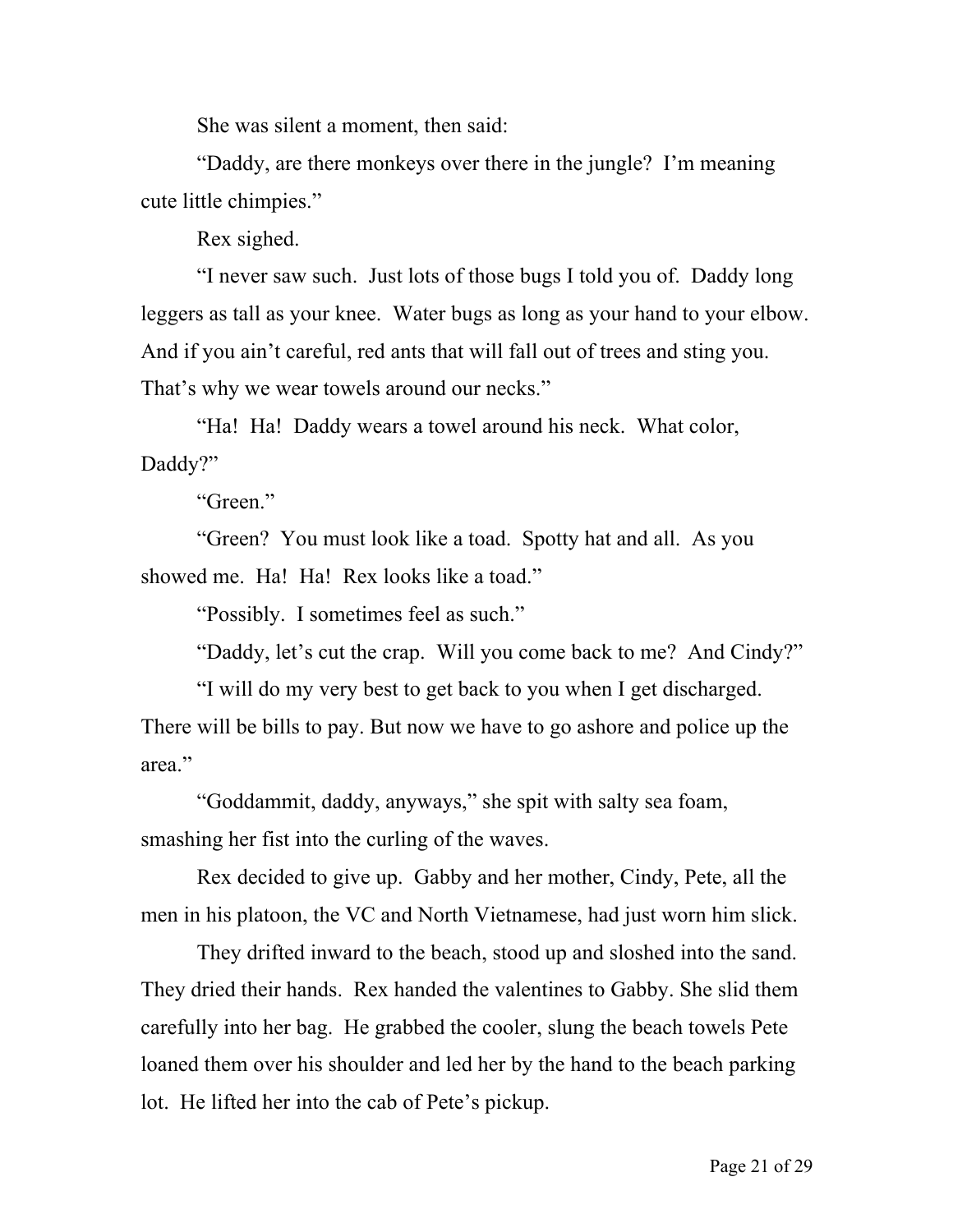"Well, Rex," Gabby said. "At least I'll get some ice cream out of this deal."

On the way back to the trailer park, Rex couldn't think of a thing to say. He thought this, he thought that, but no words came. All the words he thought to say sounded silly and false.

Gabby knelt on the seat and looked out the window.

"Hey, Rex. Lookee here. We got us three white cowbirds. Right there on the bushes, wagging around."

"I can't look. I have to drive. But I'm happy for you to see such a sight."

"Rex, they sure have such long rubbery necks. I don't see how they get along. I am worried that their necks will break in two."

"Me, I'd like to twist my neck like they do and see all the ways backwards and in every direction."

Gabby sighed.

"I hope Rickie and Juliet like their balemtimes."

"I bet they will since you signed them with a note."

"Do you think they will? I so want them to like my balemtimes and be my friends."

"I can't guarantee it. But if I got a valentine from you I'd be happy about it."

"Now Rex, you know damn good and well I ain't giving you no balemtimes. I got fourteen, one extra, and that's all I got to give."

"Okay."

They passed strip malls off the general road.

"Now, Rex," she said. "Cindy says you should be nice to Pete. He's helped us along."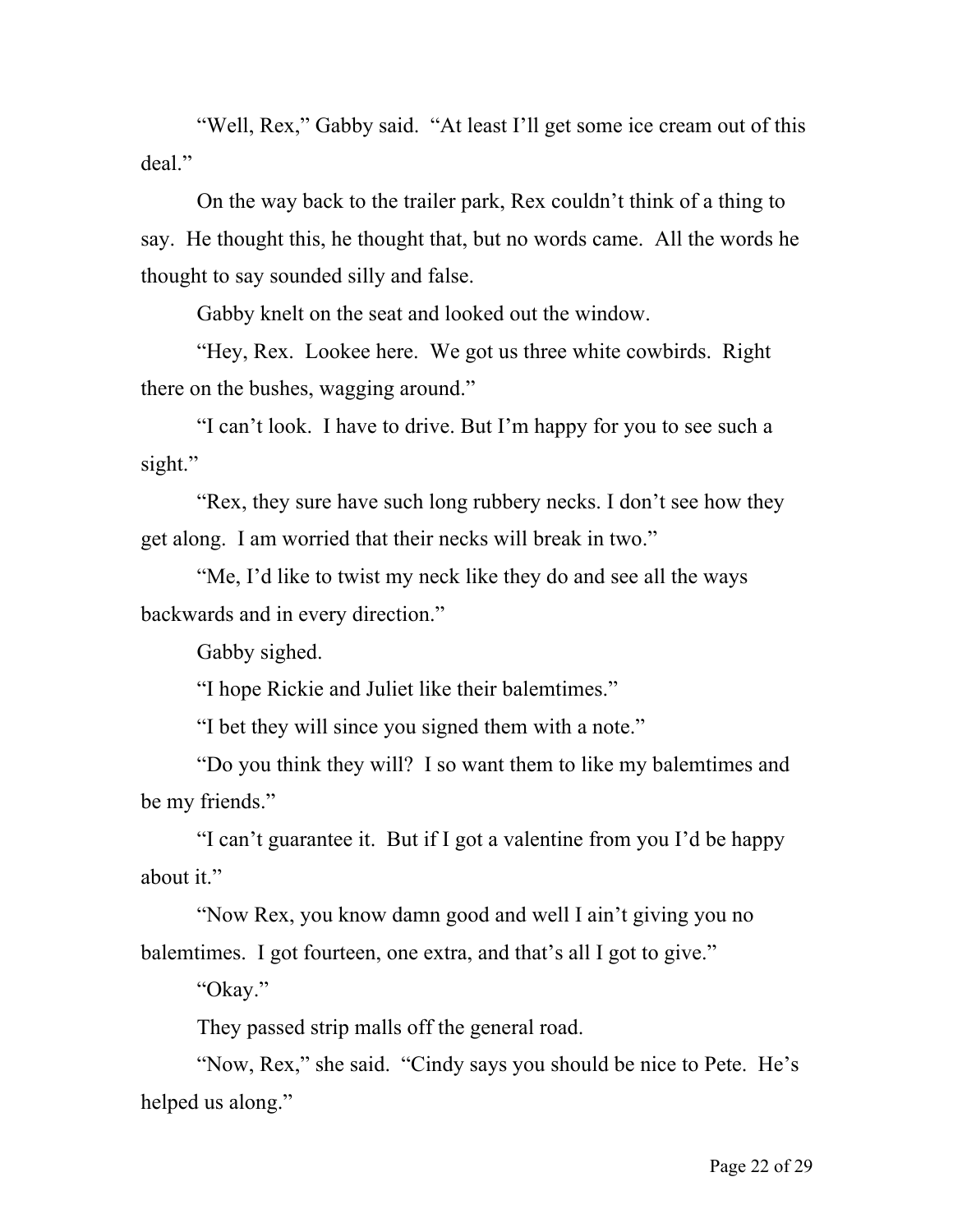"I will."

"I mean, sometimes you give him bad looks. But he takes me to the playground. He helps me climb upon the gym set. He and I play catch with beach balls. He bought me an ice cream cone the other day. He puts Cindy and I to bed."

The pickup swerved. Rex immediately righted it.

"So, guess what?" she said.

"What?"

"When you go back to Veetnaam, Cindy and I have to go back to Missouri, and I'll probably never, ever, see Pete again. He'll go off someplace, Cindy says. And it'll just be me and Cindy. And what do we have in Missouri but grandma. Bossy old Ruth Ann. That's what Cindy says."

"Honey, please mind your manners. She's my mama. Not being nice to old people doesn't help out on your tour."

"What's a tour anyways? That's what you're on, ain't it?"

"I'm in jail. That's what I am. A prisoner of the Federal Government. No better than a jailbird."

"Rex, are you a criminal? Are you a killer? That's what Cindy says. She says that's why you're gruff. What's 'gruff' being like anyways?"

"I guess it means grouchy and cranky."

"Grouchy is the way I get it. I used not to think so. I don't think so now. I may sound like such. Oh, me," Gabby sighed again, for lack of anything better to say. "What will become of us? That's what Cindy says."

When they drove into the trailer park, Pete was standing outside the door of Old Aunt Charlie Horse's blue and gold trailer wearing a Groucho Marx Halloween nose and mustache.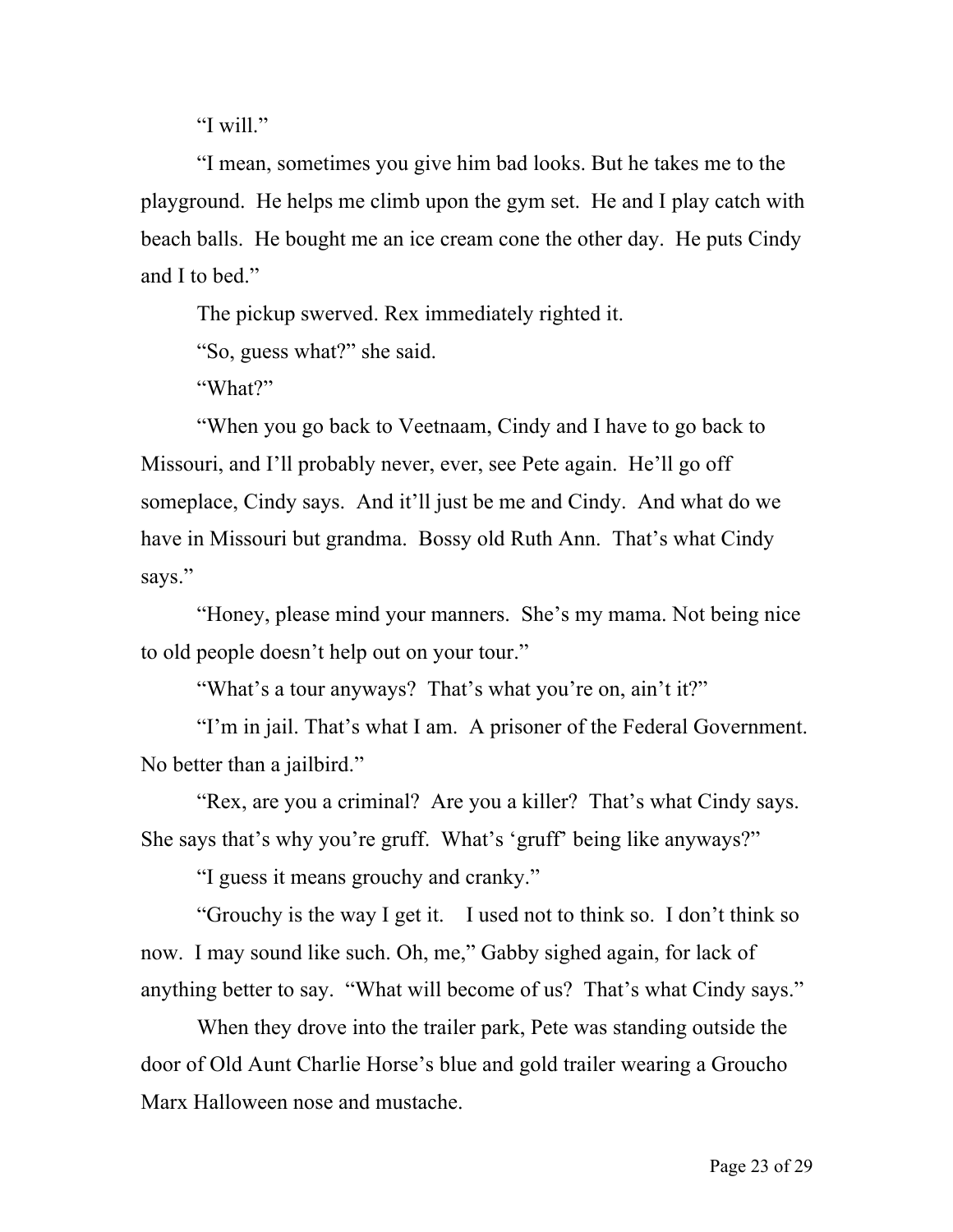"Pete! Pete!" Gabby shouted, jumping up and down on her knees on the seat of the pickup. For he was a funny guy. Always had a trick up his sleeve. That's what Cindy said..

"Ha! Ha! Pete, you look funny," Gabby shouted. "I know that's you. Ha! Ha! Ha! I see your big ears sticking out there. That's you, Pete. I know that's you."

Rex had not yet actually parked. Cindy was standing, leaning, in the doorway, smiling, so stunning she locked up Rex's throat. Her newly washed and combed long hair hung like willow branches over her shoulders, only they were blond and a sight to see. Her breasts were halfway into the air hanging full into her crinkly blouse. Her brilliant blue eyes and happy mouth struck him like an AK-47 round, right there in the middle of his gut. What distracted him was Pete standing at the bottom of the three steps of the trailer. The truck slammed into the side of Pete's 57 Chevy.

He didn't mean to. He really didn't, he told Gabby, but she didn't believe him but couldn't tell him so, her mouth was so goofed up, packed with ice, and stitched up. She vomited a lot from the medicine.

The police came. So did two ambulances. Rex had gunned the pickup, swung too wide and caught the front end of Pete's 1957 Chevy. The Chevy smashed into the trailer and Cindy got knocked backwards. Pete dodged the whole mess by quickly jumping aside. Gabby was thrown off the seat directly into the windshield.

"I never meant to," Rex told the two fat police officers with Hawaii Five-O sunglasses.

"Son, "Gabby would recall, the fat police officers said. "That's why they call it an accident."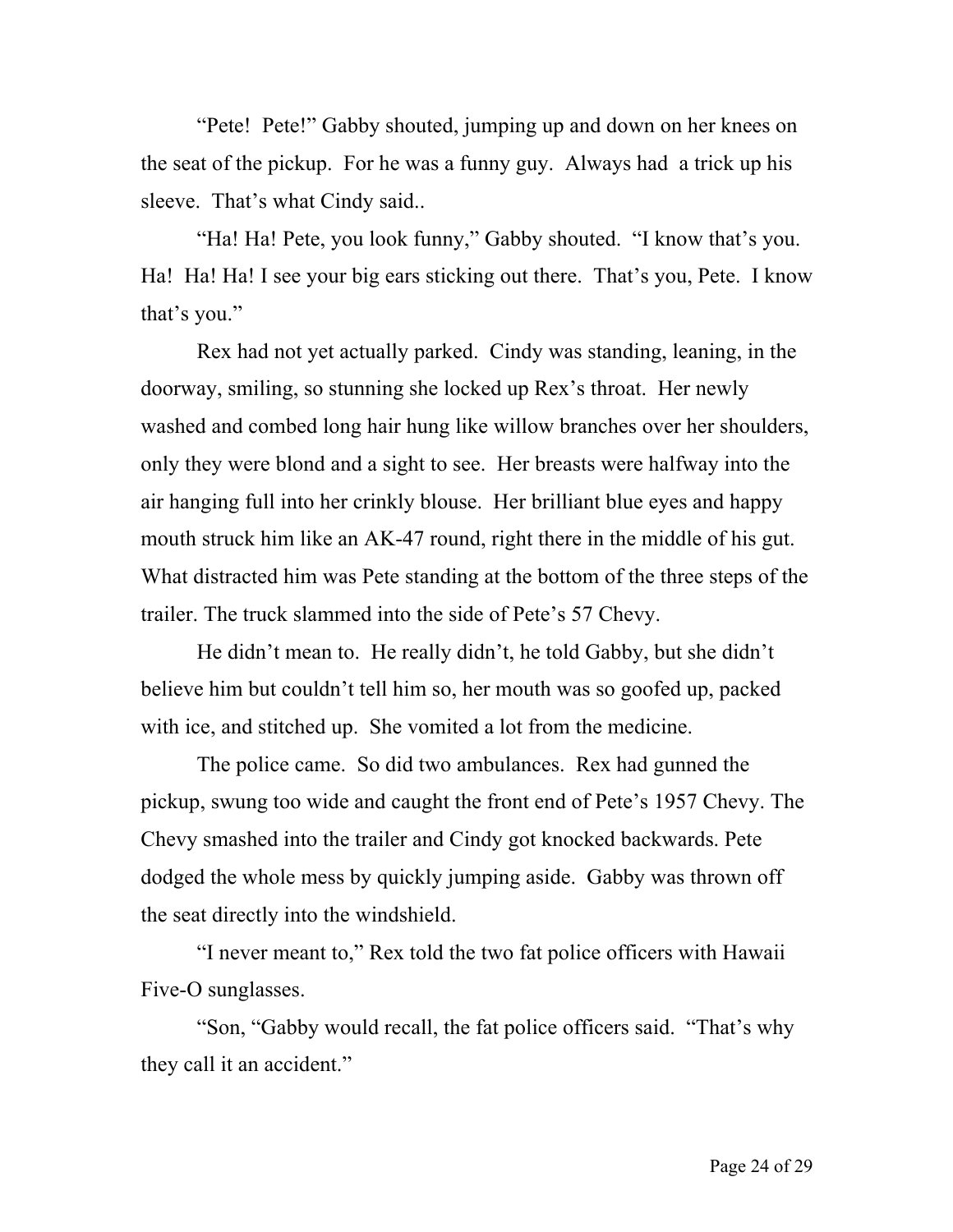Rex watched the doctor at the emergency room lace several large stitches across Gabby's chin up to her bottom lip. Two front teeth on her right side and a canine tooth were broken in half, two molars chipped into a slant. Her tongue bled all over her chin and outfit and fixing it took some fast work and lots of ice. Gabby got a drug they give kids for pain, a kind of morphine. Rex could not help but bawl like a little kid, Cindy would recall.

He spent about three days in Gabby's hospital room tending to Gabby. Sat by her day and night and read her stories while she was awake.

Ha! Ha! Gabby laughed to herself. "Rex can't read bery good," she thought for she could not speak because her tongue was too thick. "I can read better than he can," she hee-hawed in her brain.

He didn't say one goddamn thing to Pete and Cindy during this time, Gabby reported later to her grandmother back in Missouri. Rex's mom, Ruth Ann, was once a hippie herself before she got converted to Baptismals.

"God," she told Ruth Ann, "must have been a duffus. Here he goes ahead and makes the ground we stand on and then he gets us all stirred and we fight all the time. Well, I say to God, basically, fuck you."

"Gabrielle Michelle, God gave us thee moon, thee stars and thee sun. God made thee flowers bloom and have them to smell so sweet. It is not God who made this mess. After dinner who leaves their garbage in the sink."

"I don't give a shit," Gabby pouted, crossing her arms "I'll always be majorly pissed off."

"You may say such things here," Ruth Ann counseled. "Just do not say 'em in school. The social workers may come after us. Then we would be in deep shit."

Gabby sighed and said.

"Ruth Ann, what are we to do?" She teared up.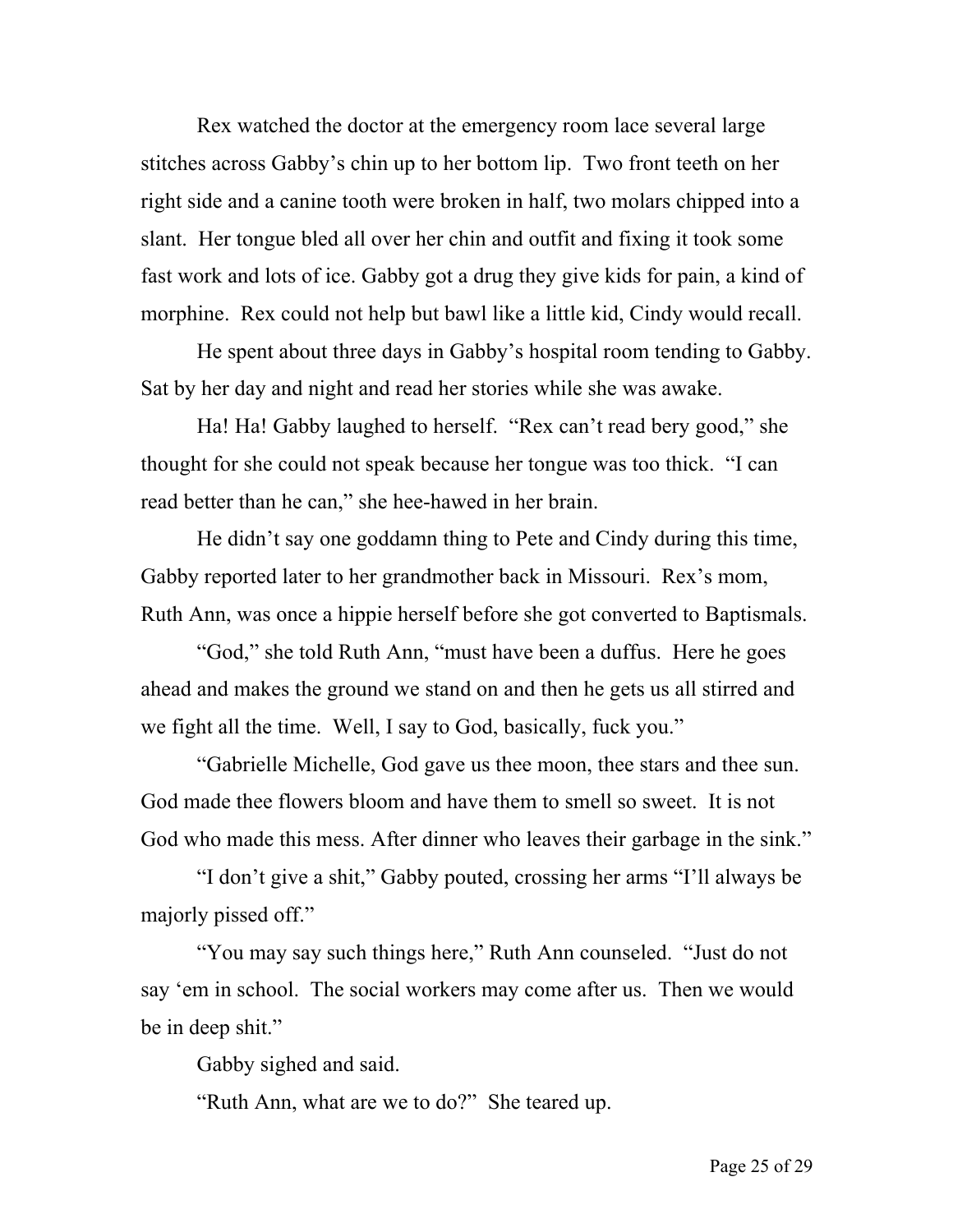"For one thing, smile to your teachers and to Mr. Hackett. Stay away from the authorities. They will put you into an orphanage. If your clothes smell like you have been toking, or if I have been toking, switch your tops. Put them in the washer before you wear them again."

Mr. Hackett was the principal of her school. Ruth Ann said he was very tedious and a bully to boot.

"Wait until you are seventeen," she said. "Then you can hitchhike to San Francisco. Live in thee Haight or thee Castro. Basically, fuck them all, thee long, thee short and thee tall. Be careful about thee pictures you draw. If they are too weird they will send you to a psychologist. Then we will be in trouble and you will not have your way."

"My way or the highway. Correcto?"

"That's the truth," Ruth Ann said.

The thing that seemed to bother Rex the most in the emergency room was watching Gabby get her stitches. On the third day as the swelling was started to go down, she heard Rex asked the doctors: "One simple question," It was about the scars she might have. He just wanted to know if the scars could be taken care of in the long run. The three doctors who sewed her up said, "Maybe."

What threw Rex off most was the one young smarty pants doctor who said "It will take a number of surgeries. We don't know how many. At best, you can expect a thin white scar across her chin and a portion of her lower lip. Perhaps science will come up with a better solution but let's not put the cart before the horse. Might need to wait two or three years."

All Gabby knew was that her mouth still looked slightly bent to the left side.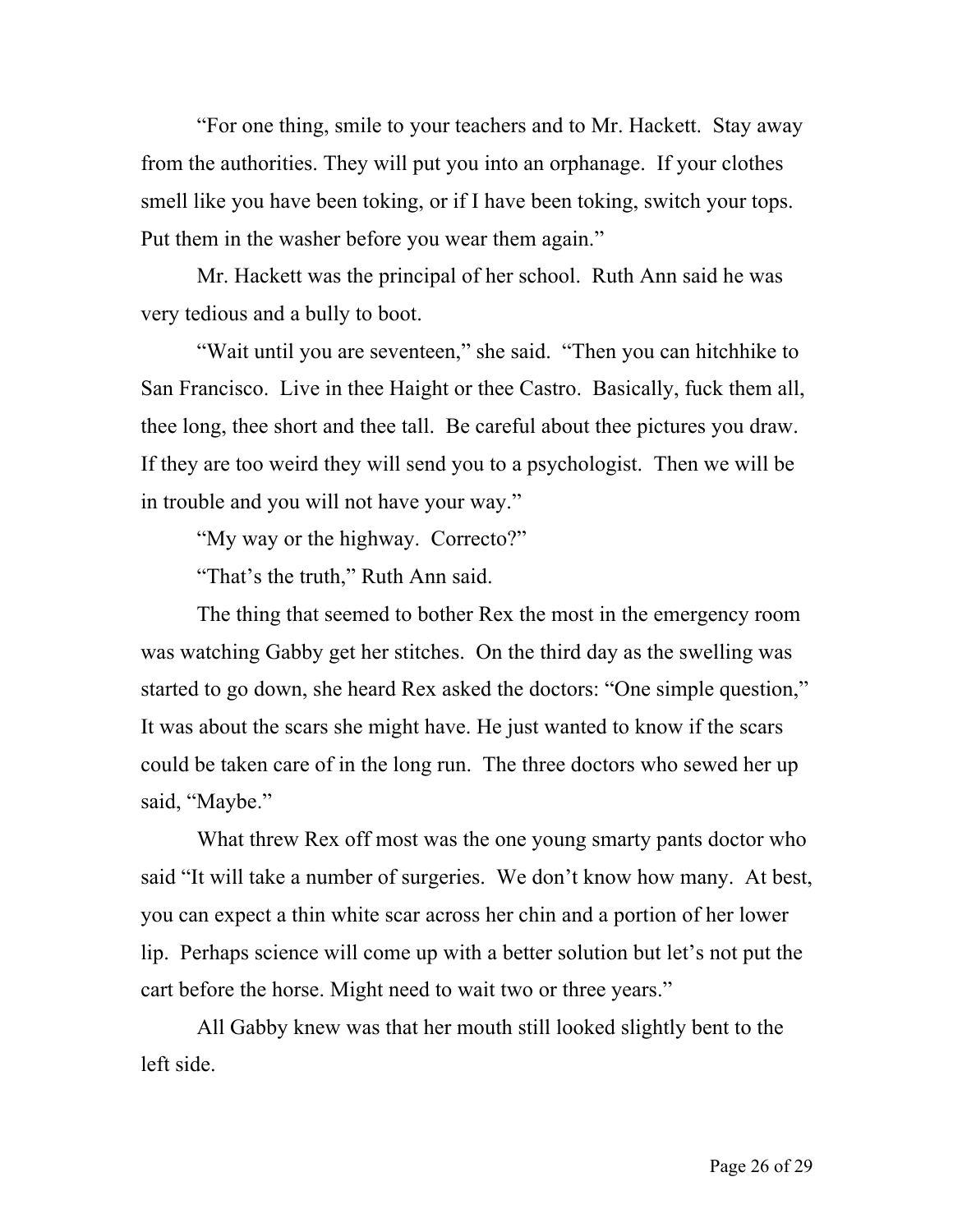Cindy told Gabby that Rex, at that moment, went berserk, reached across the gurney, grabbed the young doctor by his white coat collars and shoved him into the wall he was standing in front of, scattering tubes and instruments in the same motion.

"You sorry little motherfucker," Rex yelled. "The world's a whole lot bigger n' this shitty room. You don't talk like 'et in front of a little kid with a busted mouth."

Gabby didn't remember one other thing except for the brightness of the lights above and the hurt and throb of her face when the drugs wore off. The pain lasted a long, long time.

Rex was restrained by the other two doctors but he wrangled them off threw another one into the air and choked the other until he nearly kilt him. An alarm went off and security came right in, wrestled Rex down, handcuffed him and took him straight to the police station.

That was the last time Gabby saw Rex. Sure enough, he had to go to jail. Who knows whatever happened to Rex after that? He never got back in touch. Probably he was living in a stupid yurt that looked exactly like a cupcake or in the trees in one of the parks along the ocean. That was Cindy's take on it. Else, why did he not come looking for her?

What the young doctor had done was make the mistake of telling Rex the absolute clinical truth. He gave Rex no comfort. He hinted that Gabby's mouth would never look quite the same. It would always be crooked and scarred. Rex didn't want to hear it. What would be of her sweet smile? Would her mouth always be crooked? Really? She would not look like Cindy anymore. Besides, the young doctor was a know-it- all, Cindy said, a smarty asshole who wagged his head as though he took some delight in telling Rex and her about Gabby's condition much like a mechanic who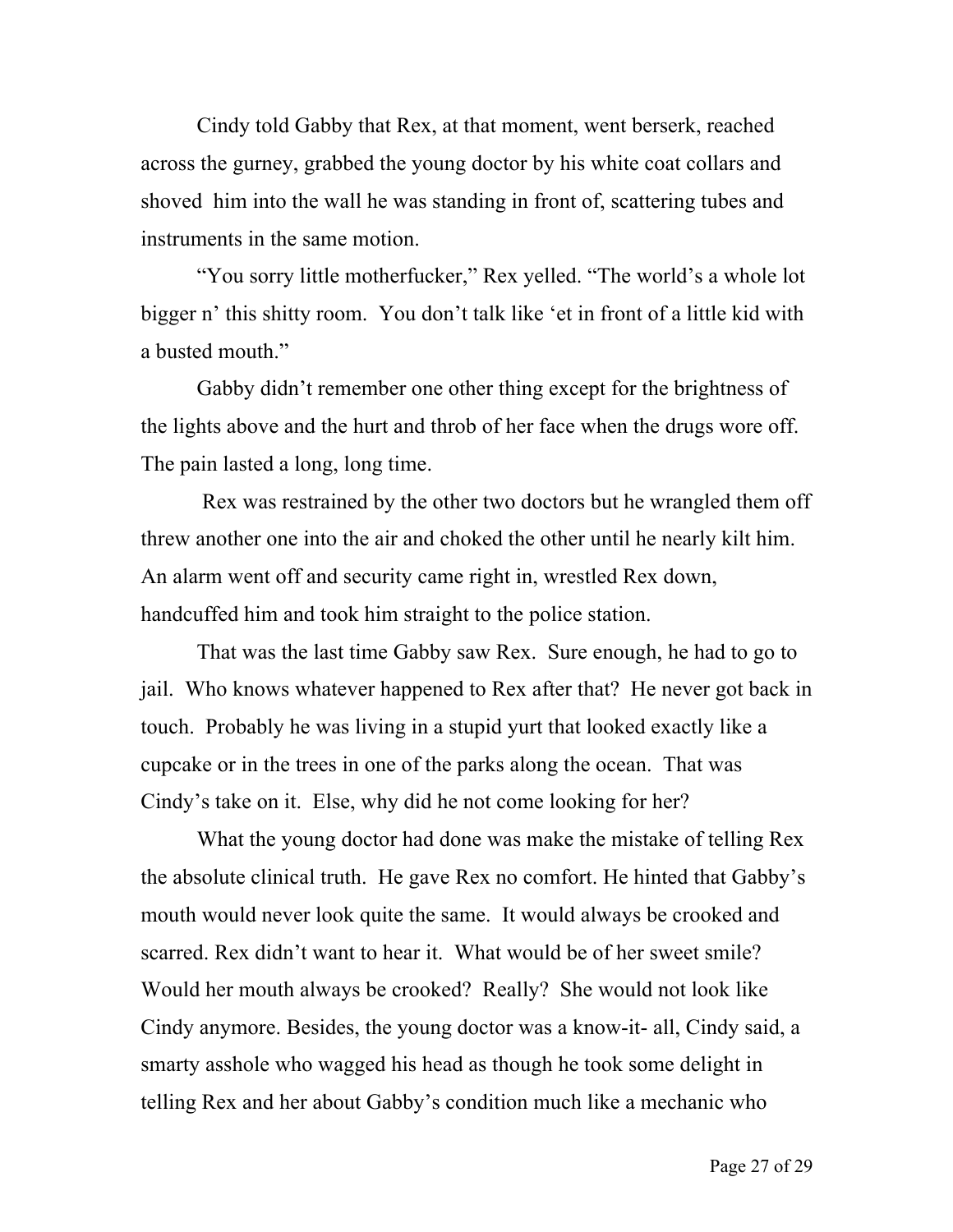glorifies in telling a poor guy he needed to have a new transmission in his old Oldsmobile.

All's Gabby knew from that time on, for the rest of her life, was that her scar turned red in the sun. And what about Pete? How come he never answered any of Cindy's telephone calls? As for Cindy, she just got fatter and fatter and moved in with a bum named Carl. Gabby's first real job was scraping out ice cream into cones for little brats and their neurotic mothers and then as a waitress in a pizza joint. When she served the pizza, she learned to turn her head away, show some cleavage and slide the pizza across the table. As an occasional waitress in the dim light of a bar, nobody knew from up about her perplexed mouth. Brought her larger tips. Her studio apartment was a wreck and her landlord a jerk but at least she could sleep at night without the being slobbered over by Carl, trying to sneak a lookee lookee at her yummies after a shower in his small apartment. His hugs were just a way to try feel her up.

Gabby saved her tips and bought a small peppy dog. He was sunny and furry and not a girl but a softie anyways. When he did his thing, he seemed to leave his little mounds in the middle of the sidewalk. No, not Buddy as she named him, not on the grass. He just wasn't made to do his business on the grass. She carried a plastic bag from the Two- For-One and lifted Buddy's warm tiny output and purposely dropped it in the trash container outside the front door of the supermarket as a payback for their rotten produce. She put sunglasses on Buddie at night before bed and nuzzled him while he licked her face. You see, this way, she figured, she didn't have to look into the sadness of his old tiny eyes for his eyes looked old even as a puppy. This way, you see, she would get the best of all worlds and think of Cindy in Kansas City with a sloppy bellied bum, and Rex